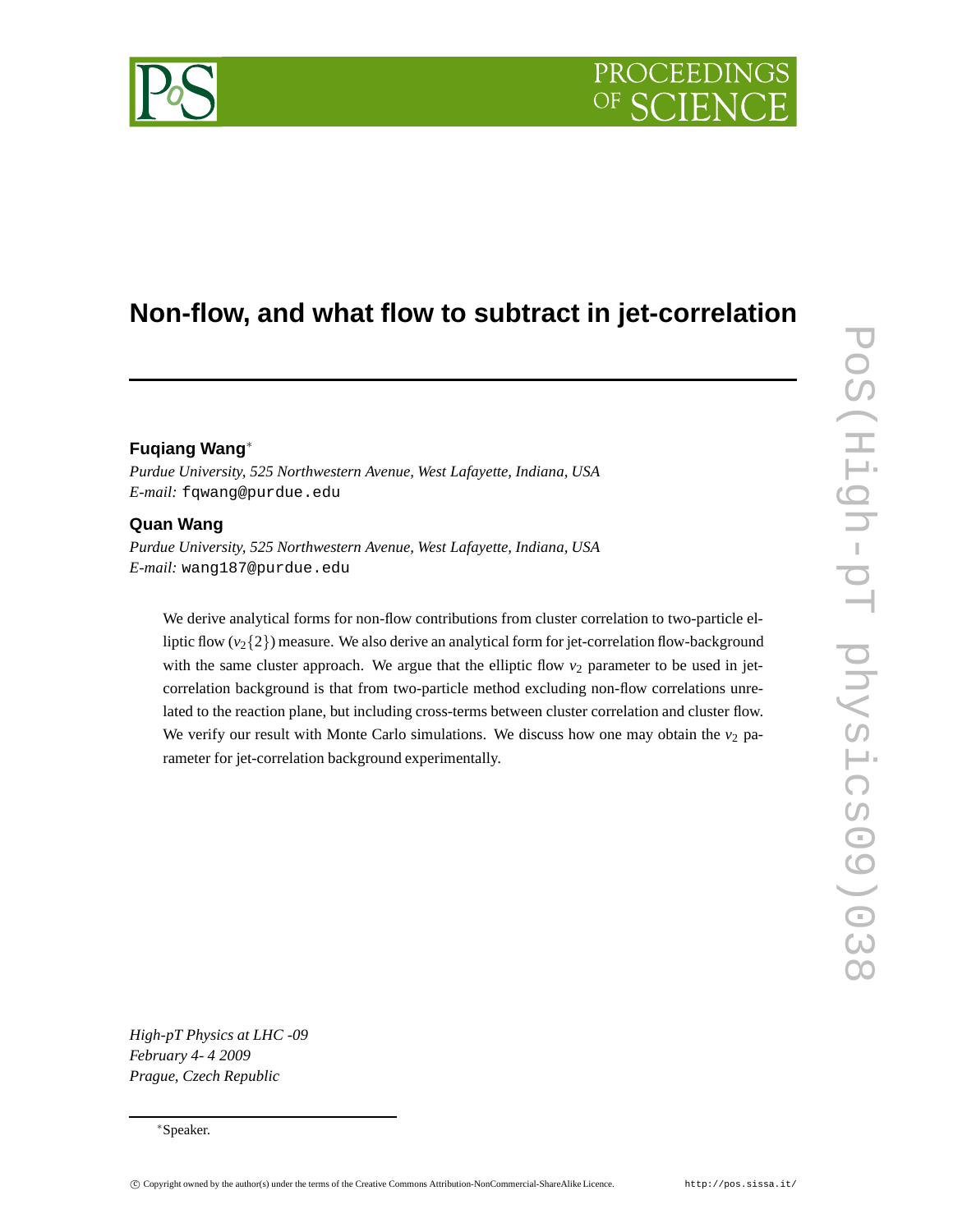# **1. Introduction**

Jet-like angular correlation studies with high transverse momentum  $(p_T)$  trigger particles have provided valuable information on the properties of the medium created in relativistic heavy-ion collisions [1, 2]. In such studies, correlation functions are formed in azimuthal angle difference between an associated particle and a high *p<sup>T</sup>* trigger particle, which preferentially selects (di-)jet. One important aspect of these studies is the subtraction of combinatorial background which itself is non-uniform due to anisotropic particle distribution with respect to the reaction plane– both the trigger particle and the associated particles are correlated with the common reaction plane in an event. The critical part is to determine flow parameters, mainly elliptic flow  $(v_2)$ , to be used in constructing background.

There are many  $v_2$  measurements [3, 4]. They contain various degrees of non-flow contributions, such as those from resonance decays and jet correlations. Those non-flow effects should not be included in jet-correlation background. We shall refer to this jet-correlation background as flow-background. The anisotropic flow to be used for flow-background should be ideally that from two-particle method,  $v_2$ {2} [5, 6], because jet-like correlation is analyzed by two-particle correlation method. Moreover, two-particle anisotropic flow contains fluctuations which should be included in jet-correlation flow-background [5, 6].

Non-flow is due to azimuthal correlations unrelated to the reaction plane, such as resonances, (mini)jets, or generally, clusters. In this proceedings, we study non-flow contributions in twoparticle  $v_2$ {2} in a cluster approach as in [7]; analytical form is derived for each non-flow component. We shall demonstrate that the flow to be used in jet-correlation background subtraction should be the two-particle  $v_2\{2\}$  excluding cluster correlations unrelated to the reaction plane, but including cross-terms between cluster correlation and cluster flow [8]. We verify our analytical result with Monte Carlo simulations. We discuss how one may obtain the elliptic flow  $v_2$  parameter for jet-correlation background experimentally.

#### **2. Non-flow effect from cluster correlations**

Suppose an event is composed of particles from hydro-medium and clusters of various types (such as minijets and resonance decays). Particle pairs can be decomposed into four sources:

- particle pairs from hydro-medium (*B*),
- particle pairs from same cluster (*C*),
- particle pairs between hydro-medium and clusters (*X*), and
- particle pairs between clusters (*Y*).

The total sum of the cosines of pair opening angles is

$$
\sum_{i \neq j} \cos 2\Delta \phi_{ij} = B + \sum_{k \in cluster} C + \sum_{k \in cluster} 2X + \sum_{(k_1 \neq k_2) \in cluster} Y,
$$
\n(2.1)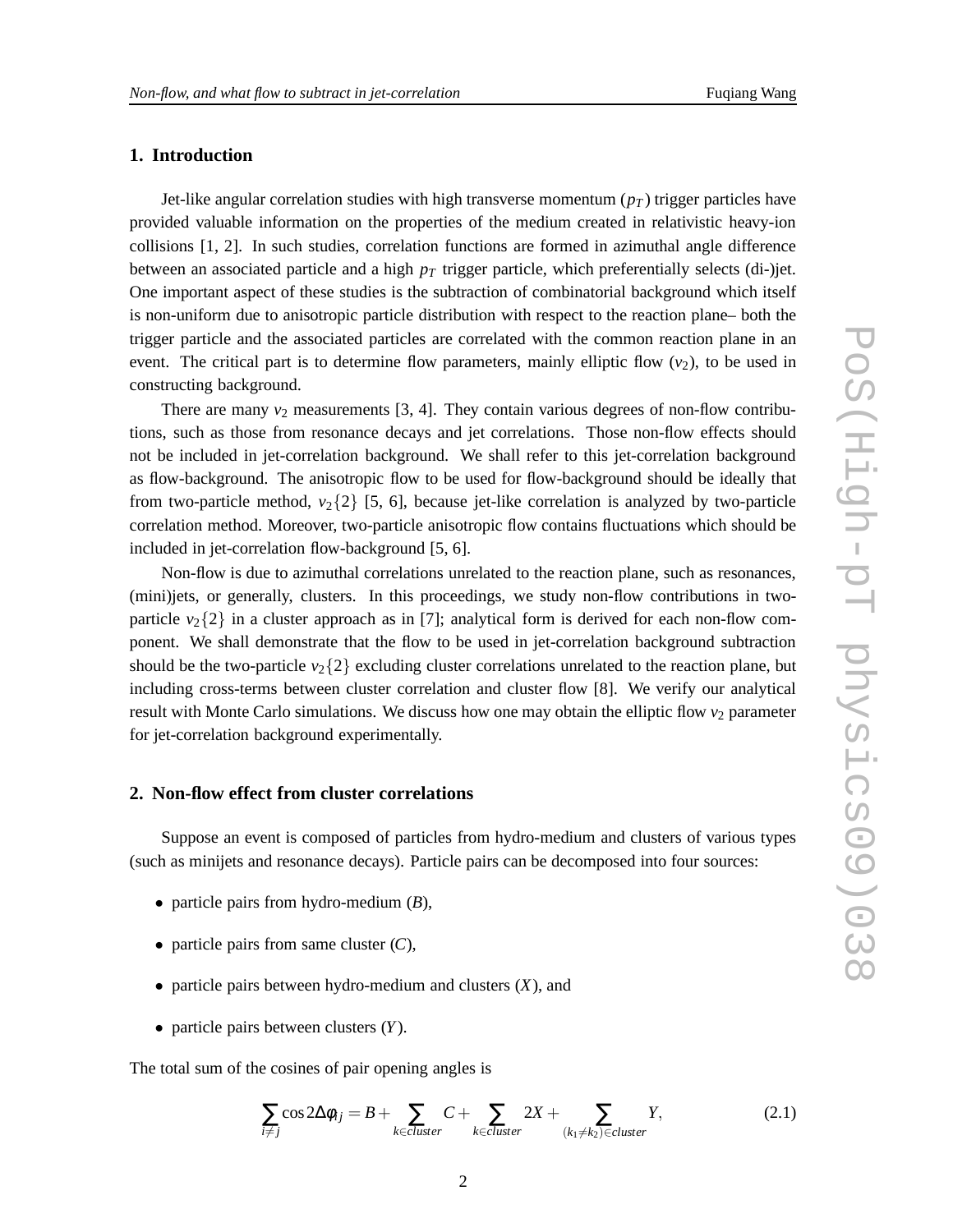where

$$
B = \sum_{(i \neq j) \in hydro} \cos 2\Delta \phi_{ij}, \qquad (2.2)
$$

$$
C = \sum_{(i \neq j) \in k} \cos 2\Delta \phi_{ij}, \qquad (2.3)
$$

$$
X = \sum_{i \in k} \sum_{j \in hydro} \cos 2\Delta \phi_{ij}, \qquad (2.4)
$$

$$
Y = \sum_{i \in k_1} \sum_{j \in k_2} \cos 2\Delta \phi_{ij}.
$$
 (2.5)

Here *i*, *j* are particle indices,  $\Delta \phi_{ij} = \phi_i - \phi_j$ , and *k* stands for a cluster. Below we derive analytical form for each source.

#### **2.1 Background flow correlation**

Hydro-background particle correlation is only from hydrodynamic anisotropic flow:

$$
B = \sum_{(i \neq j) \in hydro} \cos 2\Delta \phi_{ij} = \mathcal{P}_{hy} \langle \cos 2\Delta \phi_{hy} \rangle = \mathcal{P}_{hy} v_2^2 \{2\}_{hy}
$$
 (2.6)

where  $\mathcal{P}_{hv} = \langle N_{hv}(N_{hv} - 1) \rangle$  is the number of background pairs.

#### **2.2 Particle correlation within cluster**

Particle correlation within cluster is given by

$$
C = \sum_{(i \neq j) \in k} \cos 2\Delta \phi_{ij} = \int_0^{2\pi} \mathcal{P}_a(\tilde{\phi}_k) \rho_{cl}(\tilde{\phi}_k) d\tilde{\phi}_k \times
$$

$$
\int_0^{2\pi} f_a(\Delta \phi_i, \tilde{\phi}_k) \Delta \phi_i \int_0^{2\pi} f_a(\Delta \phi_j, \tilde{\phi}_k) d\Delta \phi_j \cos 2(\Delta \phi_i - \Delta \phi_j). \quad (2.7)
$$

Here  $\Delta \phi_{i,j} = \phi_{i,j} - \phi_k$  is the azimuthal angles of particles in cluster *k* relative to cluster axis  $\phi_k$ (which can be defined just for convenience);  $f_a(\Delta \phi, \tilde{\phi}_k)$  is the correlation function of (associated) particles inside cluster  $k$  relative to the cluster axis  $\phi_k$ , generally dependent of the cluster axis  $\tilde{\phi}_k = \phi_k - \psi_{RP}$  relative to the reaction plane, and  $\int_0^{2\pi} f_a(\Delta \phi, \tilde{\phi}_k) \Delta \phi \equiv 1$ ;  $\mathscr{P}_a(\tilde{\phi}_k)$  is number of (associated) particle pairs in cluster *k*, generally dependent of the cluster axis;  $\rho_{cl}(\tilde{\phi}_k)$  is the density function of cluster *k* relative to the reaction plane, which we will assume is given by elliptic flow of clusters, and  $\int_0^{2\pi} \rho_{cl}(\tilde{\phi}_k) d\tilde{\phi}_k \equiv 1$ . Note, there can be many types of clusters (e.g. jet-correlation, resonance decays); the subscript '*cl*' stands for one type of clusters and we have omitted summation over all types of clusters from the formulism; in this work we will discuss only one type of clusters at a time.

In general,

$$
C = \mathscr{P}_a \langle \cos 2\Delta \phi_{ij} \rangle_{cl} \tag{2.8}
$$

where  $\mathcal{P}_a$  is average number of pairs per cluster and  $\langle \cos 2\Delta \phi_{ij} \rangle_{cl}$  is the average cosine of twice pair opening angle in the cluster.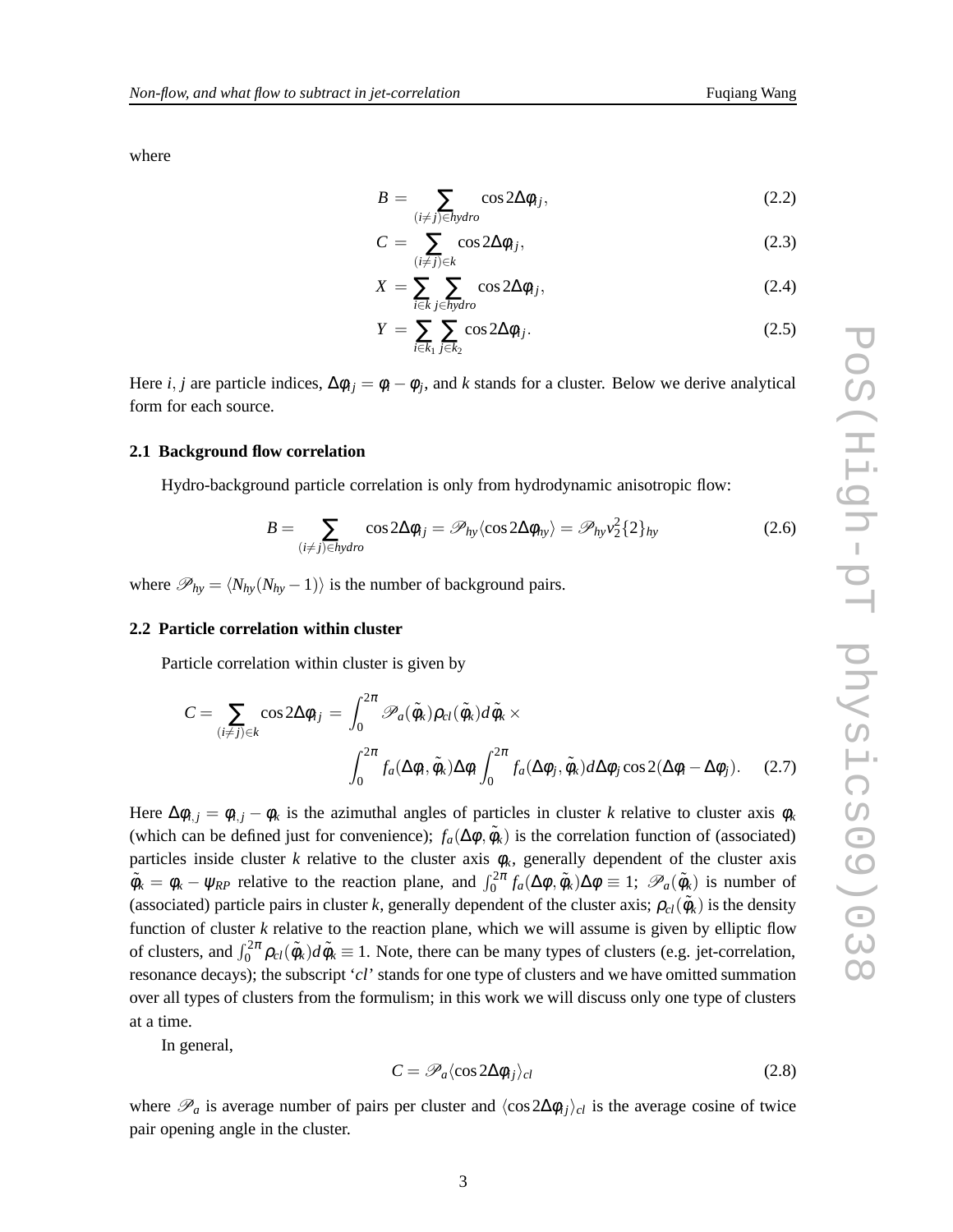If particles inside cluster are independent of each other except all of them are correlated with the cluster axis, then we can factorize the correlation terms and obtain

$$
C = \int_0^{2\pi} \mathscr{P}_a(\tilde{\phi}_k) \rho_{cl}(\tilde{\phi}_k) d\tilde{\phi}_k \left[ \left( \int_0^{2\pi} f_a(\Delta \phi, \tilde{\phi}_k) \cos 2\Delta \phi d\Delta \phi \right)^2 + \left( \int_0^{2\pi} f_a(\Delta \phi, \tilde{\phi}_k) \sin 2\Delta \phi d\Delta \phi \right)^2 \right]
$$
  
= 
$$
\int_0^{2\pi} \mathscr{P}_a(\tilde{\phi}_k) \left( \langle \cos 2\Delta \phi \rangle_{\tilde{\phi}_k}^2 + \langle \sin 2\Delta \phi \rangle_{\tilde{\phi}_k}^2 \right) \rho_{cl}(\tilde{\phi}_k) d\tilde{\phi}_k.
$$
 (2.9)

Here  $\langle \cos 2\Delta\phi \rangle_{\tilde{\phi}_k}$  and  $\langle \sin 2\Delta\phi \rangle_{\tilde{\phi}_k}$  ( $\Delta\phi = \phi - \phi_k$ ) are averages within cluster *k*, and are generally dependent of the cluster axis  $\tilde{\phi}_k$ .

If the cluster correlation function  $f_a(\Delta \phi, \tilde{\phi}_k)$  is symmetric about  $\Delta \phi = 0$ , then  $\langle \sin 2\Delta \phi \rangle_{\tilde{\phi}_K} = 0$ . Further, in the special case where particle correlation in clusters does not vary with cluster location  $\tilde{\phi}_k$ , i.e.,  $\mathscr{P}_a$  = const. and  $f_a(\Delta \phi, \tilde{\phi}_k)$  = const., then

$$
C = \mathscr{P}_a \langle \cos 2\Delta \phi \rangle_{cl}^2. \tag{2.10}
$$

#### **2.3 Background-cluster correlation**

Correlation between cluster particles and hydro-medium particles is given by

$$
X = \sum_{i \in k} \sum_{j \in hydro} \cos 2\Delta \phi_{ij} = \int_0^{2\pi} N_{hy}(\tilde{\phi}_{k=1,2,...}) \rho_{hy}(\tilde{\phi}_{hy}) d\tilde{\phi}_{hy} \int_0^{2\pi} \rho_{cl}(\tilde{\phi}_k) d\tilde{\phi}_k \times
$$

$$
\int_0^{2\pi} N_a(\tilde{\phi}_k) f_a(\Delta \phi_i, \tilde{\phi}_k) d\Delta \phi_i \left[ \cos 2(\phi_i - \phi_{hy}) \right]. \tag{2.11}
$$

Here  $\tilde{\phi}_{hy} = \phi_{hy} - \psi_{RP}$ , and  $\rho_{hy}(\tilde{\phi}_{hy})$  is the density function of hydro particles relative to the reaction plane (i.e., anisotropic hydro flow);  $N_a(\tilde{\phi}_k)$  is number of (associated) particles in cluster and is generally dependent of the cluster axis  $\tilde{\phi}_k$ . For generality we have taken the number of hydromedium particles  $N_{hy}(\tilde{\phi}_{k=1,2...})$  to depend on positions of all clusters. Such dependence can arise in real data analysis, such as jet-correlation analysis, from interplays between centrality cut and biases due to selection of specific clusters. Rewriting  $\phi_i - \phi_{hy} = \Delta \phi_i + \tilde{\phi}_k - \tilde{\phi}_{hy}$ , we have

$$
X = \int_0^{2\pi} N_{hy}(\tilde{\phi}_{k=1,2,...}) \rho_{hy}(\tilde{\phi}_{hy}) \cos 2\tilde{\phi}_{hy} d\tilde{\phi}_{hy} \times
$$
  

$$
\int_0^{2\pi} \rho_{cl}(\tilde{\phi}_k) d\tilde{\phi}_k \int_0^{2\pi} N_a(\tilde{\phi}_k) f_a(\Delta \phi_i, \tilde{\phi}_k) \cos 2(\Delta \phi_i + \tilde{\phi}_k) d\Delta \phi_i.
$$
 (2.12)

Here we have used  $\int_0^{2\pi} d\tilde{\phi}_k \rho_{cl}(\tilde{\phi}_k) \int_0^{2\pi}$  $\int_0^{\infty} d\Delta \phi_k f_a(\Delta \phi_k, \tilde{\phi}_k) \sin 2(\Delta \phi_k + \tilde{\phi}_k) = 0$  because of symmetries  $f_a(\Delta\phi_k, \tilde{\phi}_k) = f_a(-\Delta\phi_k, -\tilde{\phi}_k)$  and  $\rho_{cl}(\tilde{\phi}_k) = \rho_{cl}(-\tilde{\phi}_k)$ . Note, due to elliptic flow of clusters, cluster particles acquire elliptic flow

$$
v_{2,a} \equiv \langle \cos 2(\phi - \psi_{RP}) \rangle = \frac{1}{N_a} \int_0^{2\pi} \rho_{cl}(\tilde{\phi}_k) d\tilde{\phi}_k \int_0^{2\pi} N_a(\tilde{\phi}_k) f_a(\Delta \phi_i, \tilde{\phi}_k) \cos 2(\Delta \phi_i + \tilde{\phi}_k) d\Delta \phi_i.
$$
 (2.13)

Using the notation in Eq. (2.13), we have

$$
X = N_{hy} N_a v_{2,hy} v_{2,a} = N_{hy} N_a v_2 \{2\}_{hy} v_2 \{2\}_a.
$$
\n(2.14)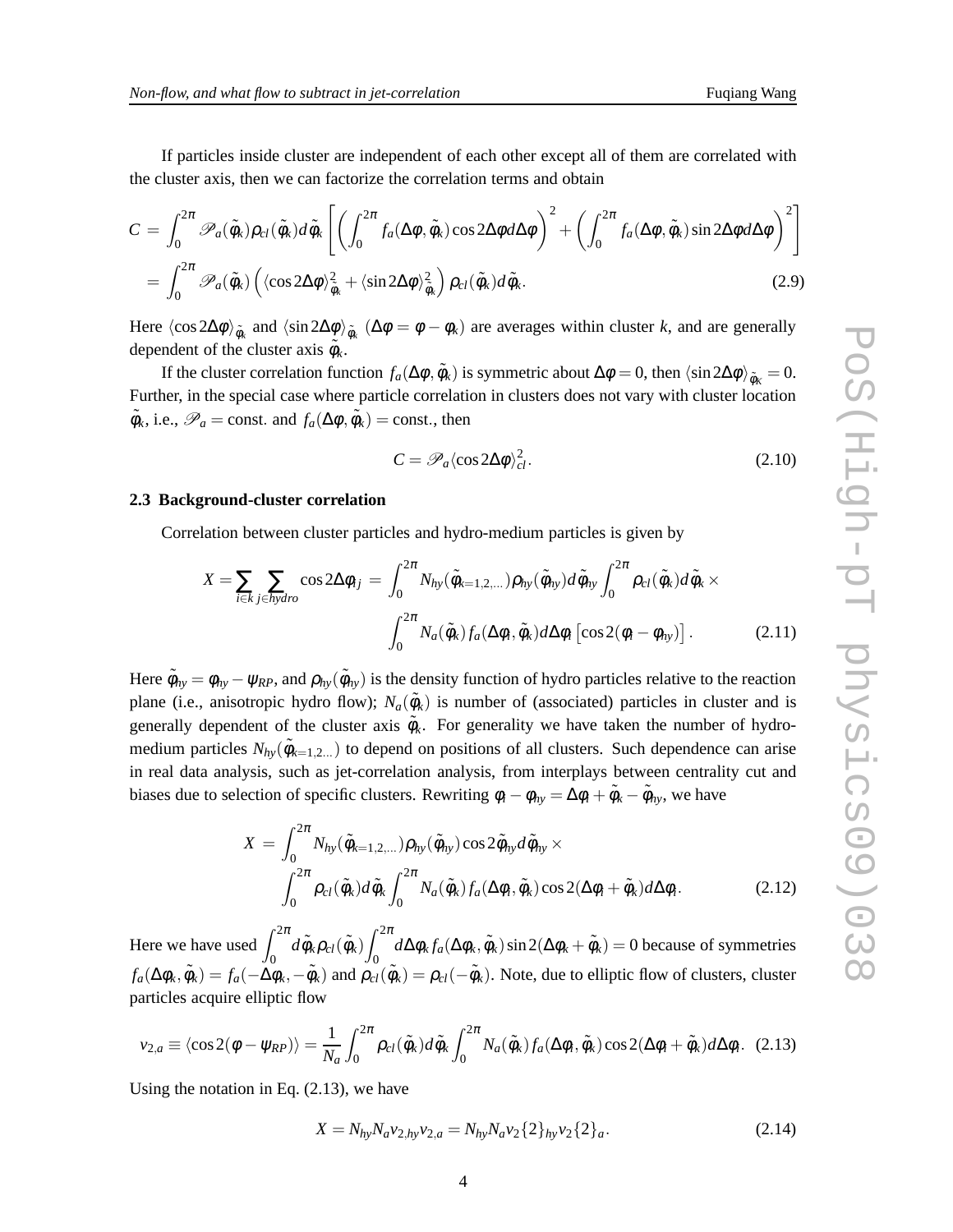Here the product of the  $v_2$ 's includes flow fluctuation, and equals to the product of two-particle  $v_2$ 's. This is because  $v_2\{2\}$  of hydro-particles and cluster particles contain only fluctuation; nonflow does not exist between hydro-particles, nor between particles from different clusters. (Note, two 'clusters' can originate from a common ancestor, such as jet fragmentation into two  $\rho$  mesons which in turn decay into two pairs of pions. In our formulism, such 'clusters' are considered to be parts of a single cluster rather than two  $\rho$ -decay clusters.)

Again, in the special case where particle correlation in clusters does not vary with cluster location  $\tilde{\phi}_k$  (*N<sub>a</sub>* = const., *N<sub>hy</sub>* = const., and  $f_a(\Delta \phi, \tilde{\phi}_k) = f_a(\Delta \phi)$ ), Eq. (2.13) becomes

$$
v_{2,a} = \int_0^{2\pi} \rho_{cl}(\tilde{\phi}_k) d\tilde{\phi}_k \cos 2\tilde{\phi}_k \int_0^{2\pi} f_a(\Delta \phi_i) \cos 2\Delta \phi_i d\Delta \phi_i = v_{2,cl} \langle \cos 2\Delta \phi \rangle_{cl},
$$
 (2.15)

and we have

$$
X = N_{hy} N_a v_2 \{2\}_{hy} v_2 \{2\}_{cl} \langle \cos 2\Delta\phi \rangle_{cl}.
$$
 (2.16)

### **2.4 Particle correlation between clusters**

Correlation between particles from different clusters is given by

$$
Y = \sum_{i \in k_1} \sum_{j \in k_2} \cos 2\Delta \phi_{ij}
$$
  
=  $\int_0^{2\pi} \rho_{cl}(\tilde{\phi}_{k_1}) d\tilde{\phi}_{k_1} \int_0^{2\pi} N_a(\tilde{\phi}_{k_1}) f_a(\Delta \phi_i, \tilde{\phi}_{k_1}) d\Delta \phi_i \times$   
 $\int_0^{2\pi} \rho_{cl}(\tilde{\phi}_{k_2}) d\tilde{\phi}_{k_2} \int_0^{2\pi} N_a(\tilde{\phi}_{k_2}) f_a(\Delta \phi_j, \tilde{\phi}_{k_2}) d\Delta \phi_j [\cos 2(\phi_i - \phi_j)],$  (2.17)

where  $k_1$  and  $k_2$  stand for two clusters. Rewriting  $\phi_i - \phi_j = \Delta \phi_i + \tilde{\phi}_{k_1} - \Delta \phi_j - \tilde{\phi}_{k_2}$ , we obtain

$$
Y = N_a^2 v_{2,a}^2 = N_a^2 v_2^2 \{2\}_a,\tag{2.18}
$$

where  $v_{2,a}$  is given by Eq. (2.13). Again the cluster particle elliptic flow squared in Eq. (2.18) contains flow fluctuation.

In the special case where particle correlation in clusters does not vary with cluster location  $\tilde{\phi}_k$ , we have

$$
Y = N_a^2 v_2^2 \{2\}_{cl} \langle \cos 2\Delta \phi \rangle_{cl}^2. \tag{2.19}
$$

#### **2.5 Summary of non-flow effect from cluster correlations**

To summarize, let us now obtain the relationship between two-particle elliptic flow  $v_2\{2\}$ that is affected by non-flow, and the real hydro-type two-particle elliptic flow  $v_2\{2\}_{hv}$ . Assuming Poisson statistics, Eq. (2.1) gives

$$
N^{2}v_{2}^{2}\{2\} = N_{hy}^{2}v_{2}^{2}\{2\}_{hy} + N_{cl}N_{a}^{2}\langle\cos 2\Delta\phi_{ij}\rangle_{cl} + 2N_{hy}N_{cl}N_{a}v_{2}\{2\}_{hy}v_{2}\{2\}_{a} + N_{cl}(N_{cl} - 1)N_{a}^{2}v_{2}^{2}\{2\}_{a}
$$
  
=  $(N_{hy}v_{2}\{2\}_{hy} + N_{cl}N_{a}v_{2}\{2\}_{a})^{2} + N_{cl}N_{a}^{2}\langle\langle\cos 2\Delta\phi_{ij}\rangle_{cl} - v_{2}^{2}\{2\}_{a})$  (2.20)

where  $N = N_{hv} + N_{cl}N_a$ ,  $N_{cl}$  is average number of clusters, and we have taken distributions of total multiplicity and number of particles per cluster to be Poisson, so that  $\langle N(N-1)\rangle = N^2$  and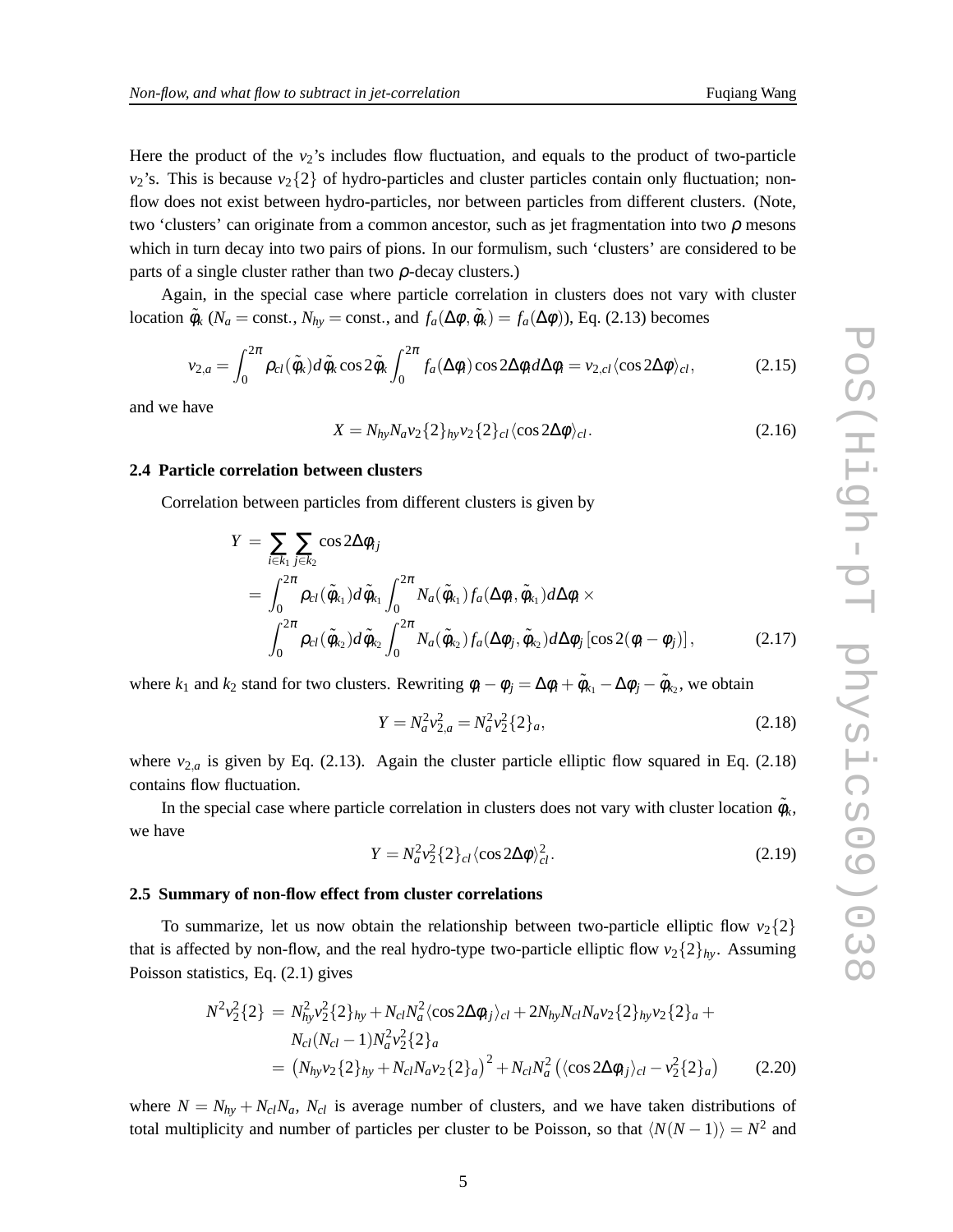$\langle N_a(N_a-1)\rangle = N_a^2$ . We have taken the number of cluster pairs to be  $N_{cl}(N_{cl}-1)$  (i.e., not Poisson) so that the total number of pairs adds up to  $N^2$ . Rearranging, we have

$$
v_2^2\{2\} = \left(\frac{N_{hy}}{N}v_2\{2\}_{hy} + \frac{N_{cl}N_a}{N}v_2\{2\}_a\right)^2 + \frac{N_{cl}N_a^2}{N^2}\left(\langle\cos 2\Delta\phi_{ij}\rangle_{cl} - v_2^2\{2\}_a\right). \tag{2.21}
$$

For many cluster types, Eq. (2.21) is generalized to

$$
v_2^2\{2\} = \left(\frac{N_{hy}}{N}v_2\{2\}_{hy} + \sum_{cl} \frac{N_{cl}N_a}{N}v_2\{2\}_a\right)^2 + \sum_{cl} \frac{N_{cl}N_a^2}{N^2} \left(\langle\cos 2\Delta\phi_{ij}\rangle_{cl} - v_2^2\{2\}_a\right). \tag{2.22}
$$

We shall focus on the special case where all clusters are of the same type and particle correlation in clusters does not vary with cluster axis relative to the reaction plane. Using Eq. (2.15), Eq. (2.21) becomes

$$
v_2^2\{2\} = \left(\frac{N_{hy}}{N}v_2\{2\}_{hy} + \frac{N_{cl}N_a}{N}v_2\{2\}_{cl}\langle\cos 2\Delta\phi\rangle_{cl}\right)^2 + \frac{N_{cl}N_a^2}{N^2}\left(\langle\cos 2\Delta\phi_{ij}\rangle_{cl} - v_2^2\{2\}_{cl}\langle\cos 2\Delta\phi\rangle_{cl}^2\right).
$$
 (2.23)

Eq. (2.23) can be rewritten into

$$
v_2^2\{2\} = v_2^2\{2\}_{hy} + 2\frac{N_{hy}}{N} \frac{N_{cl}N_a}{N} v_2\{2\}_{hy} (v_2\{2\}_{cl} \langle \cos 2\Delta\phi \rangle_{cl} - v_2\{2\}_{hy}) +
$$
  

$$
\left(\frac{N_{cl}N_a}{N}\right)^2 (v_2^2\{2\}_{cl} \langle \cos 2\Delta\phi \rangle_{cl}^2 - v_2^2\{2\}_{hy}) +
$$
  

$$
\frac{N_{cl}N_a^2}{N^2} (\langle \cos 2\Delta\phi_{ij} \rangle_{cl} - v_2^2\{2\}_{cl} \langle \cos 2\Delta\phi \rangle_{cl}^2).
$$
 (2.24)

The second term on the r.h.s. is non-flow (beyond hydro-flow) due to correlation between hydroparticles and cluster particles in excess of that between two hydro-particles, and the third term is that due to correlation between particles from different clusters. These non-flow contributions, which are beyond hydro-flow, can be positive or negative, depending on the relative magnitudes of background particle flow and cluster flow diluted by particle spread inside cluster. The non-flow contributions are positive when  $v_2\{2\}_{cl}\langle \cos 2\Delta\phi \rangle_{cl} > v_2\{2\}_{hv}$  and negative when  $v_2\{2\}_c$   $\langle \cos 2\Delta\phi \rangle_c$   $\langle v_2\{2\}_h$ . This can be easily understood because if  $v_2\{2\}_c$  =  $v_2\{2\}_h$ , then the angular smearing of particles inside each cluster,  $\langle \cos 2\Delta \phi \rangle_{cl}$ , makes the angular variation of cluster particles less than that of hydro-particles, resulting in a negative non-flow contribution. If the net effect of cluster anisotropy and particle distribution inside clusters,  $v_2\{2\}_c$ <sub>*cl*</sub>  $\langle \cos 2\Delta\phi \rangle_c$ , equals to hydro anisotropy, then cluster particles and hydro-particles have the same angular variation relative to the reaction plane, resulting in zero non-flow from cross-pairs between hydro-particles and cluster particles and between particles from different clusters.

The second part of the last term of Eq. (2.24) r.h.s.,  $\frac{N_c N_a^2}{N^2} v_2^2 \{2\}_{cl} \langle \cos 2\Delta \phi \rangle_{cl}^2$ , arises from the fact that number of clusters is fixed in order to have Poisson statistics for hydro particle multiplicity, particle multiplicity in clusters, and total number of particles [7]. It can be safely neglected because generally  $v_2^2$ {2}*cl* < 1. The first part of the last term of Eq. (2.24) r.h.s.,  $\frac{\dot{N}_{cl}N_a^2}{N^2}$   $\langle \cos 2\Delta\phi_{ij} \rangle_{cl}$ , is non-flow due to correlation between particles in the same cluster. This non-flow contribution can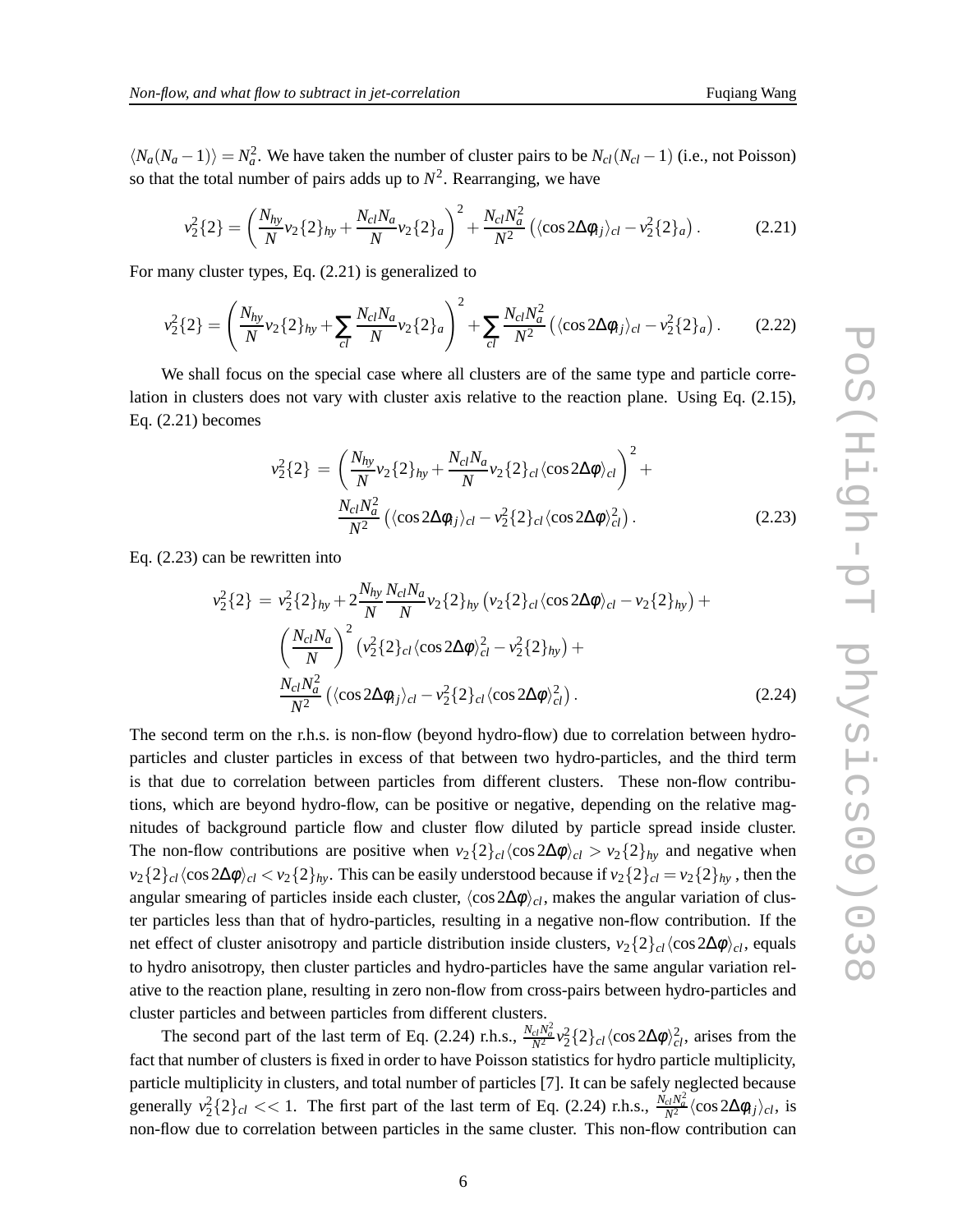also be positive or negative. If particle emissions within clusters are independent,  $\langle \cos 2\Delta \phi_{ij} \rangle_{cl} =$  $\langle \cos 2\Delta \phi \rangle_{cl}^2$ , then Eq. (2.24) becomes

$$
v_2^2\{2\} = v_2^2\{2\}_{hy} + 2\frac{N_{hy}}{N} \frac{N_{cl}N_a}{N} v_2\{2\}_{hy} (v_2\{2\}_{cl} \langle \cos 2\Delta\phi \rangle_{cl} - v_2\{2\}_{hy}) +
$$
  

$$
\left(\frac{N_{cl}N_a}{N}\right)^2 (v_2^2\{2\}_{cl} \langle \cos 2\Delta\phi \rangle_{cl}^2 - v_2^2\{2\}_{hy}) +
$$
  

$$
\frac{N_{cl}N_a^2}{N^2} (1 - v_2^2\{2\}_{cl}) \langle \cos 2\Delta\phi \rangle_{cl}^2.
$$
 (2.25)

In this case the non-flow contribution due to particle correlation within clusters can only be positive.

We note that the non-flow contributions from the second and third term of Eq. (2.24) r.h.s. have the identical azimuthal shape relative to the reaction plane as that of hydro-flow, because they arise from the common correlation of clusters and hydro-particles to the reaction plane. As a result these non-flow contributions will unlikely be separated from medium hydro-flow in inclusive measurement of azimuthal correlation. To separate these two contributions, one needs to identify clusters and measure two-cluster azimuthal correlation. In fact, elliptic flow is often defined as the second harmonic of particle distribution relative to the reaction plane,  $v_2\{RP\} = \langle \cos 2(\phi - \psi_{RP}) \rangle$ . For events composed of hydro-particles and clusters, we have

$$
v_2\{RP\} = \frac{N_{hy}}{N} \langle \cos 2(\phi - \psi_{RP}) \rangle_{hy} + \frac{N_{cl}N_a}{N} \langle \cos 2(\phi - \psi_{RP}) \rangle_{cl}
$$
  
= 
$$
\frac{N_{hy}}{N} v_2 \{RP\}_{hy} + \frac{N_{cl}N_a}{N} v_2 \{RP\}_{cl} \langle \cos 2\Delta\phi \rangle_{cl}.
$$
 (2.26)

This is analogous to the terms in the first pair of parentheses on Eq. (2.23) r.h.s. except the latter contains flow fluctuation. The elliptic flow definition by Eq. (2.26) contains cluster contribution through angular spread of particles in clusters,  $\langle \cos 2\Delta \phi \rangle_{cl}$ , and anisotropy of the clusters themselves,  $v_2$ { $RP$ }<sub>cl</sub>. This raises question to comparisons often made between elliptic flow measurements and hydro calculations which may include flow fluctuation but does not include cluster correlations.

#### **3. Elliptic flow for jet-correlation background**

In this section, we derive an analytical form for flow-background to jet-correlation in the cluster approach, as used in our non-flow study above and in [7]. We suppose a relativistic heavy-ion collision event is composed of hydrodynamic medium particles, jet-correlated particles, and particles correlated via clusters. Hydro-particles, high *p<sup>T</sup>* trigger particles, and clusters are distributed relative to the reaction plane  $(\psi)$  by

$$
\frac{dN}{d\phi} = \frac{N}{2\pi} \left[ 1 + 2v_2 \cos 2(\phi - \psi) \right]
$$
\n(3.1)

with the corresponding elliptic flow parameter  $v_2$  and multiplicity N. Particle azimuthal distribution with respect to a trigger particle is

$$
\frac{1}{N_t}\frac{dN}{d\Delta\phi} = \frac{dN_{hy}}{d\Delta\phi} + \sum_{k \neq jet \in clus} \frac{dN_{a,k}}{d\Delta\phi} + \sum_{k \in jet} \frac{dN_{a,k}}{d\Delta\phi} + \frac{dN_{a,jet}}{d\Delta\phi}
$$
(3.2)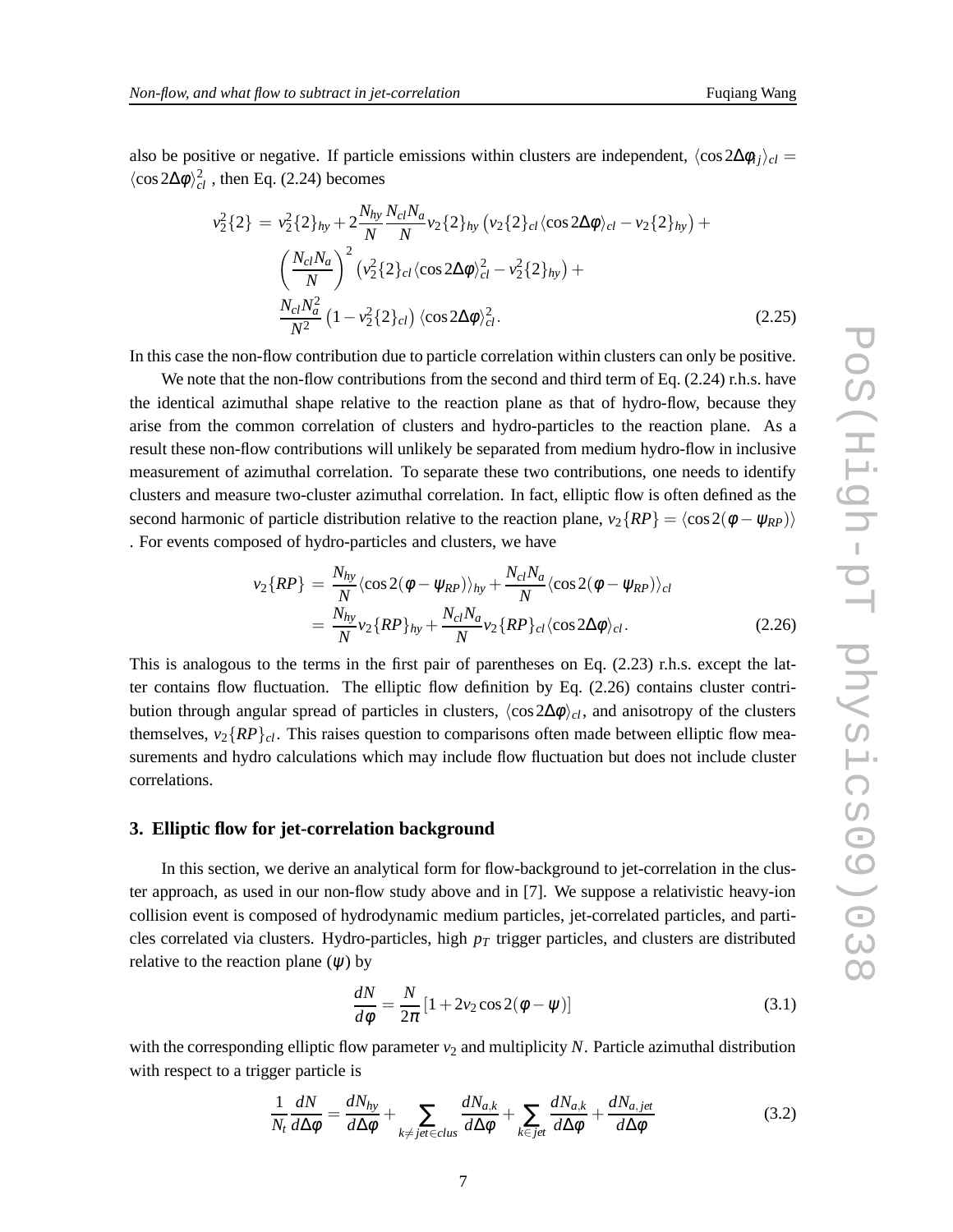where  $\Delta \phi = \phi - \phi_t$ . In Eq. (3.2),  $dN_{a,jet}/d\Delta\phi$  is jet-correlation signal of interest. All other terms are backgrounds. If trigger particle multiplicity is Poisson and effects due to interplay between collision centrality selection (usually via multiplicity) and trigger bias are negligible, then the background event of a triggered (di-)jet should be identical to any inclusive event, without requiring a high  $p_T$  trigger particle, but with all other event selection requirements as same as for triggered events [10]. Thus, we can use inclusive events to obtain flow-background:

$$
\frac{1}{N_t}\frac{dN}{d\Delta\phi} = a\left(\frac{dN_{hy}}{d\Delta\phi} + \sum_{k \neq jet \in clus} \frac{dN_{a,k}}{d\Delta\phi} + \sum_{k \in jet} \frac{dN_{a,k}}{d\Delta\phi}\right)_{inc} + \frac{dN_{a,jet}}{d\Delta\phi}
$$
(3.3)

where *a* is a normalization factor, often determined by the assumption of ZYAM or ZYA1 (zero jet-correlated yield at minimum or at  $\Delta \phi = 1$  [15], and is approximately unity. The background is

$$
\frac{dN_{bg}}{d\Delta\phi} = \frac{dN_{hy}}{d\Delta\phi} + \sum_{k \neq jet \in clus} \frac{dN_{a,k}}{d\Delta\phi} + \sum_{k \in jet} \frac{dN_{a,k}}{d\Delta\phi} = \frac{dN_{hy}}{d\Delta\phi} + \sum_{cl} N_{cl} \frac{dN_a}{d\Delta\phi}
$$
(3.4)

where we have eliminated subscript '*inc*' to lighten notation. We have summed over all cluster types '*cl*' including jet-correlation, where *Ncl* is number of clusters of type '*cl*'. Different cluster types include jet and minijet correlations, resonance decays, etc.

The hydro-background is simply

$$
\frac{dN_{hy}}{d\Delta\phi} = \frac{N_{hy}}{2\pi} \left( 1 + 2v_{2,t}v_{2,hy}\cos 2\Delta\phi \right)
$$
\n(3.5)

where  $v_{2,t}$  is elliptic flow parameter of trigger particles and  $v_{2,hy}$  is that of hydro-medium particles. The cluster particles background is given by

*dN<sup>a</sup>*

$$
\frac{dN_a}{d\Delta\phi} = \int_0^{2\pi} d\tilde{\phi}_t \rho_t(\tilde{\phi}_t) \int_0^{2\pi} d\tilde{\phi}_k \rho_{cl}(\tilde{\phi}_k) \int_0^{2\pi} d\Delta \phi_i f_a(\Delta \phi_i, \tilde{\phi}_k) \times \frac{1}{2\pi} \delta(\Delta \phi_i + \tilde{\phi}_k - \Delta \phi - \tilde{\phi}_t)
$$
(3.6)

where  $\tilde{\phi}_t = \phi_t - \psi$ ,  $\tilde{\phi}_k = \phi_k - \psi$ ,  $\Delta \phi_i = \phi_i - \phi_k$ , and  $\rho_t(\tilde{\phi}_t) = \frac{1}{2\pi} \left(1 + 2v_{2,t} \cos 2\tilde{\phi}_t\right)$  and  $\rho_{cl}(\tilde{\phi}_k) =$ 1  $\frac{1}{2\pi}$   $(1+2v_{2,cl}\cos 2\tilde{\phi}_k)$  are density profiles (i.e., *v*<sub>2</sub>-modulated distributions) of trigger particles and clusters relative to the reaction plane, respectively. We have assumed that the cluster axis (or cluster parent) distribution is also anisotropic with respect to the reaction plane. In Eq. (3.6),  $f_a(\Delta\phi_i, \tilde{\phi}_k) = \frac{dN_{a,k}}{d\Delta\phi_i}$  is distribution of particles in cluster relative to cluster axis (cluster correlation function), which may depend on the cluster axis relative to the reaction plane  $\tilde{\phi}_k$  [11]. Decomposing  $\rho_t(\tilde{\phi}_t)$ , we obtain

$$
\frac{dN_a}{d\Delta\phi} = \frac{1}{2\pi} \int_0^{2\pi} d\tilde{\phi}_k \rho_{cl}(\tilde{\phi}_k) \int_0^{2\pi} d\Delta \phi_i f_a(d\Delta\phi_i, \tilde{\phi}_k) +
$$
  

$$
\frac{2\nu_{2,t}}{2\pi} \int_0^{2\pi} d\tilde{\phi}_k \rho_{cl}(\tilde{\phi}_k) \int_0^{2\pi} d\Delta \phi_i f_a(\Delta\phi_i, \tilde{\phi}_k) \cos 2(\Delta\phi_i + \tilde{\phi}_k - \Delta\phi).
$$
 (3.7)

Because of symmetry,  $f_a(\Delta \phi_i, \tilde{\phi}_k) = f_a(-\Delta \phi_i, -\tilde{\phi}_k)$  and  $\rho_{cl}(\tilde{\phi}_k) = \rho_{cl}(-\tilde{\phi}_k)$ , we have

$$
\int_0^{2\pi} d\tilde{\phi}_k \rho_{cl}(\tilde{\phi}_k) \int_0^{2\pi} d\Delta \phi_i f_a(\Delta \phi_i, \tilde{\phi}_k) \sin 2(\Delta \phi_i + \tilde{\phi}_k) = 0.
$$
 (3.8)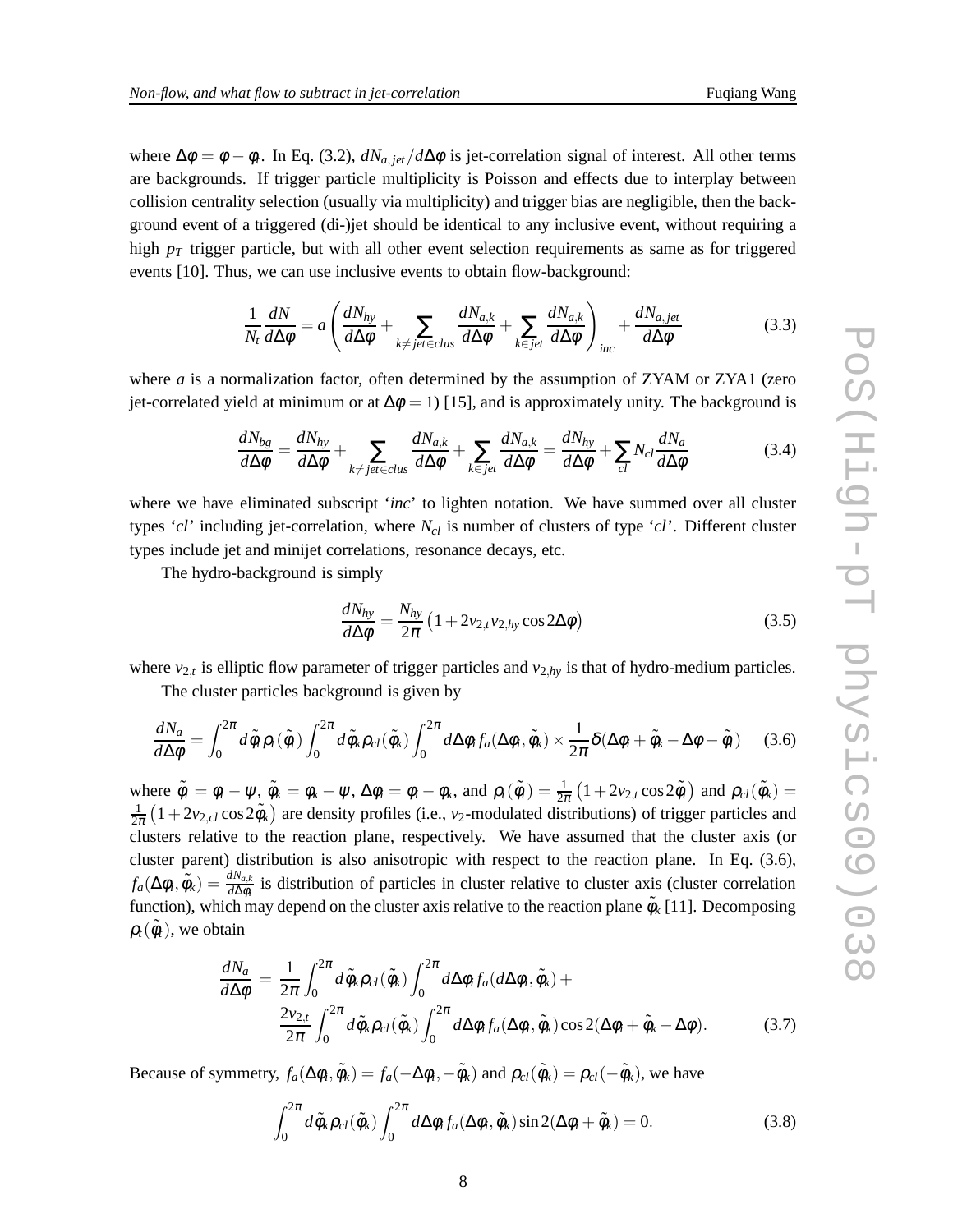Therefore

$$
\frac{dN_a}{d\Delta\phi} = \frac{1}{2\pi} \int_0^{2\pi} d\tilde{\phi}_k \rho_{cl}(\tilde{\phi}_k) N_a(\tilde{\phi}_k) +
$$
  

$$
\frac{2v_{2,t}}{2\pi} \cos 2\Delta\phi \int_0^{2\pi} d\tilde{\phi}_k \rho_{cl}(\tilde{\phi}_k) \int_0^{2\pi} d\Delta\phi_i f_a(\Delta\phi_i, \tilde{\phi}_k) \cos 2(\Delta\phi_i + \tilde{\phi}_k).
$$
 (3.9)

Realizing that elliptic flow parameter of particles from clusters is given by Eq. (2.13), we rewrite Eq. (3.9) into

$$
\frac{dN_a}{d\Delta\phi} = \frac{N_a}{2\pi} \left( 1 + 2v_{2,t} v_{2,a} \cos 2\Delta\phi \right). \tag{3.10}
$$

From Eq. (3.5) and (3.10) we obtain the total background as given by

$$
\frac{dN_{bg}}{d\Delta\phi} = \frac{N_{bg}}{2\pi} \left[ 1 + 2v_{2,t} \left( \frac{N_{hy}}{N_{bg}} v_{2,hy} + \sum_{cl} \frac{N_{cl} N_a}{N_{bg}} v_{2,a} \right) \cos 2\Delta\phi \right],
$$
\n(3.11)

where

$$
N_{bg} = N_{hy} + \sum_{cl} N_{cl} N_a.
$$
 (3.12)

The *v*<sub>2</sub>'s in Eqs. (3.5), (3.10), and (3.11) include fluctuations, so they should be replaced by  $\sqrt{\langle v_2^2 \rangle}$ . The hydro-particles  $\sqrt{\langle v_2^2 \rangle}$  is equivalent to two-particle  $v_2\{2\}$  because there is no non-flow effect between hydro-particle pairs; same for the cluster  $\sqrt{\langle v_2^2 \rangle}$  because there is no non-flow effect between different clusters (we consider sub-clusters to be part of their parent cluster). Thus Eq. (3.11) should be

$$
\frac{N_{bg}}{d\Delta\phi} = \frac{N_{bg}}{2\pi} \left( 1 + 2v_{2,t}v_{2,bg}\cos 2\Delta\phi \right)
$$
\n(3.13)

where

$$
v_{2,bg} = \frac{N_{hy}}{N_{bg}} v_2 \{2\}_{hy} + \sum_{cl} \frac{N_{cl} N_a}{N_{bg}} v_2 \{2\}_a.
$$
 (3.14)

We note that here cluster includes single-particle (within a give  $p<sub>T</sub>$  range) cluster. Those singleparticle clusters do not contribute to non-flow in  $v_2\{2\}_a$ , but they differ from single hydro-particles because they may possess different  $v_2$  values.

In principle,  $v_{2,t}$  should have a similar expression as Eq. (3.14) out of symmetry reason:

$$
v_{2,t} = \frac{N_{t,hy}}{N_{t,tot}} v_2 \{2\}_{t,hy} + \sum_{cl\_t} \frac{N_{cl\_t} N_{t,cl\_t}}{N_{t,tot}} v_2 \{2\}_{t,cl\_t}.
$$
 (3.15)

where  $N_{t,hy}$  is number of high  $p_T$  trigger particles from hydro-medium (i.e., background trigger particles),  $v_2\{2\}_{t,hy}$  is the elliptic anisotropy of those background trigger particles,  $N_{cl\_t}$  is number of clusters of type '*cl*\_*t*' containing at least one trigger particle, *Nt*,*cl*\_*<sup>t</sup>* is number of trigger particles per cluster,  $v_2\{2\}_{t,cl\_t}$  is elliptic flow parameter of trigger particles from clusters, and  $N_{t,tot} = N_{t,hy} + \sum_{cl\_t}$  $N_{cl\_t}N_{t,cl\_t}$ . The only difference is that trigger particles are dominated by clusters (mostly jets), and those clusters are dominated by single-trigger-particle clusters; hydro-medium contribution to trigger particle population should be small. We note that jet-correlation functions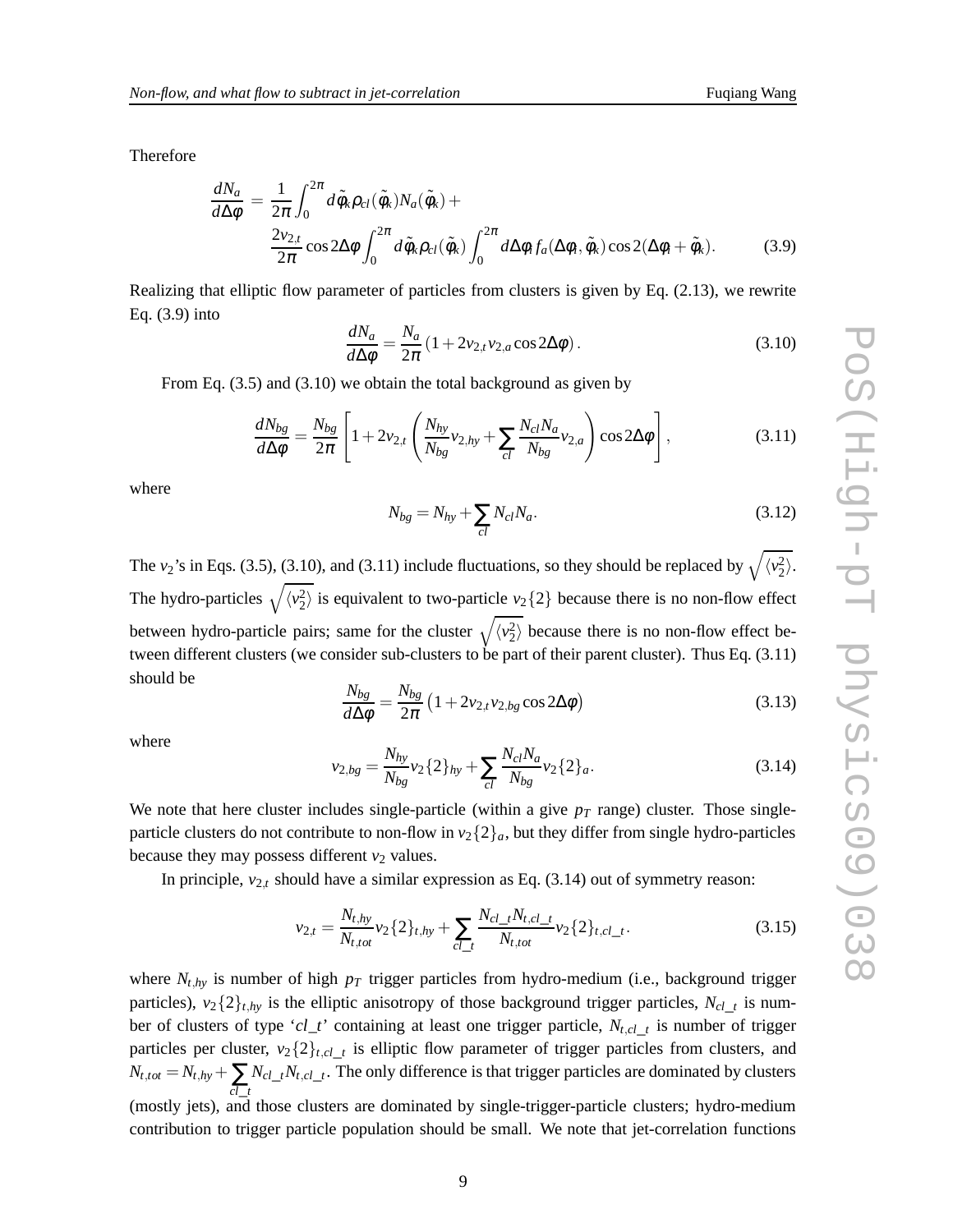are usually normalized by total number of trigger particles including those from hydro-medium background.

If particle correlation in clusters does not vary with cluster axis relative to the reaction plane, elliptic flow of particles from clusters is given by Eq. (2.15), or

$$
v_2\{2\}_a \equiv v_2\{2\}_{cl} \langle \cos 2\Delta\phi \rangle_{cl}.\tag{3.16}
$$

Therefore

$$
v_{2,bg} = \frac{N_{hy}}{N_{bg}} v_2 \{2\}_{hy} + \sum_{cl} \frac{N_{cl} N_a}{N_{bg}} v_2 \{2\}_{cl} \langle \cos 2\Delta\phi \rangle_{cl}.
$$
 (3.17)

### **4.** Jet-background  $v_2$  is the reaction plane  $v_2$

Obviously, the elliptic flow in Eq. (3.14) or (3.17) contains not only the two-particle anisotropy relative to the reaction plane, but also non-flow related to angular spread of clusters. How to obtain the elliptic flow as in Eq.  $(3.14)$  or  $(3.17)$ ? In Section 2, we have derived Eq.  $(2.22)$  for two-particle  $v_2\{2\}$  in the cluster approach. The quantity in the first pair of parentheses in r.h.s. of Eq. (2.22) is elliptic flow due to correlation with respect to the reaction plane. The second term in the r.h.s. arises from cluster correlation. Since elliptic flow is formally defined to be relative to the reaction plane, the first term in r.h.s. of Eq. (2.22) may be considered as "true" elliptic flow (except flow fluctuation effect), *v*<sub>2,flow</sub>. The second term in r.h.s. of Eq. (2.22) can be considered as non-flow,  $v_{2,\text{non-flow}}$ ; non-flow is due to correlations between particles from the same dijet or the same cluster. Eq. (2.22) can be expressed into

$$
v_2^2\{2\} = v_{2,\text{flow}}^2 + v_{2,\text{non-flow}}^2.
$$
 (4.1)

Comparing Eq. (2.22) with Eq. (3.14), we see that

$$
v_{2,bg} = v_{2,\text{flow}},\tag{4.2}
$$

i.e., the quantity in the first pair of parentheses in r.h.s. of Eq.  $(2.22)$  is the  $v_2$  parameter in Eq.  $(3.14)$ that is needed in constructing jet-correlation background. In other words, elliptic flow parameter that should be used in jet-correlation flow background is the "true" two-particle elliptic flow (i.e., due to the reaction plane and including fluctuation).

#### **5. Monte Carlo checks**

In this section, we verify our analytical results by Monte Carlo simulations. We generate events consisting of three components. One component is hydro-medium particles according to Eq. (3.1), given hydro-particles elliptic flow parameter  $v_{2,hy}$  and Poisson distributed number of hydro-particles with average multiplicity *Nhy*. The second component is clusters, given cluster elliptic flow parameter  $v_{2,cl}$  and fixed number of clusters  $N_{cl}$ ; each cluster is made of particles with Poisson multiplicity distribution with average *N<sup>a</sup>* and Gaussian azimuth spread around cluster axis with  $\sigma_a$ . The third component is trigger particles with accompanying associated particles; the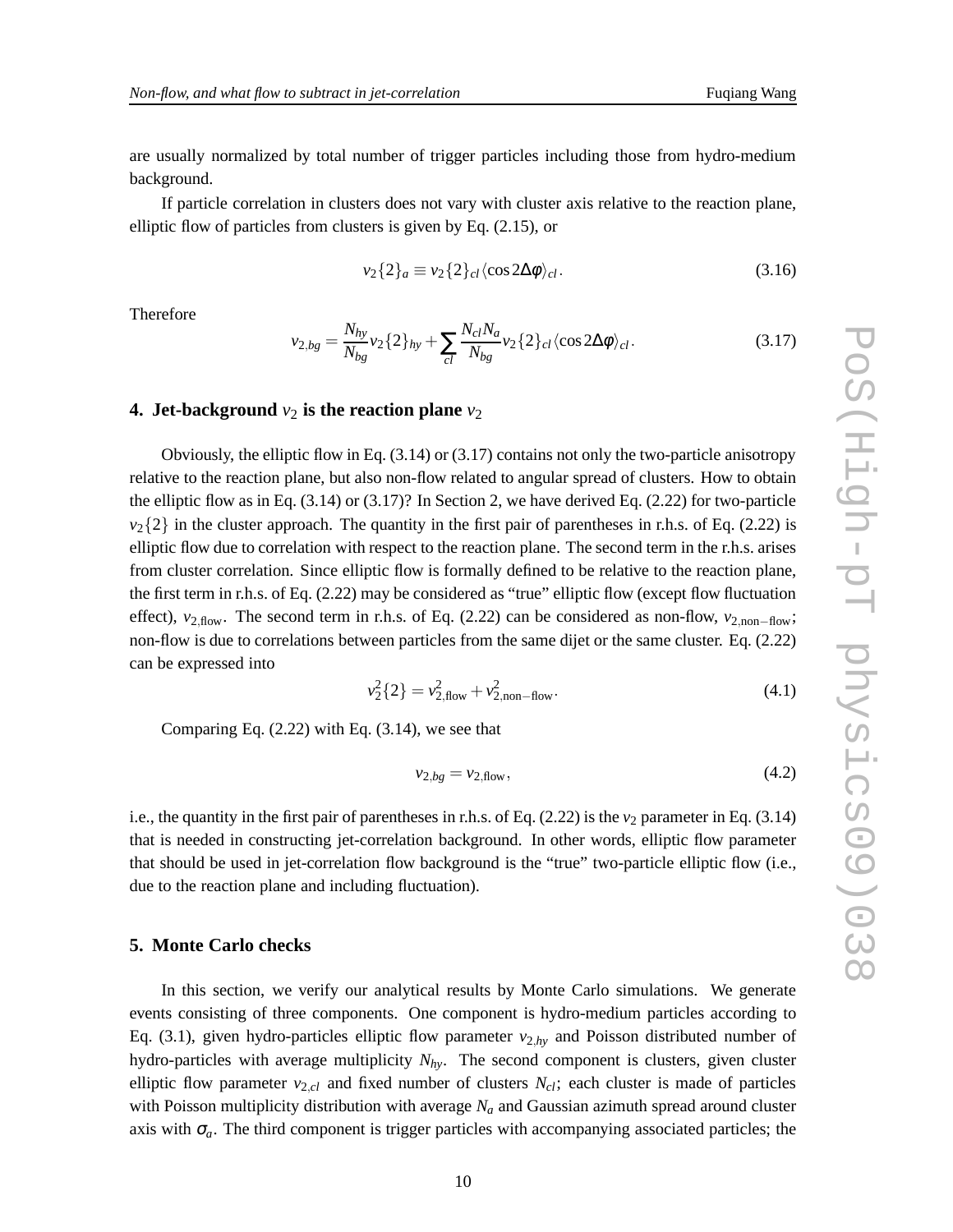trigger particle multiplicity is Poisson with average  $N_t$ , and the elliptic flow parameter is  $v_{2,t}$ . The associated particles are generated for each trigger particle by correlation function:

$$
f(\Delta\phi, \tilde{\phi}_t) = C(\tilde{\phi}_t) + \frac{N_{ns}(\tilde{\phi}_t)}{\sqrt{2\pi}\sigma_{ns}(\tilde{\phi}_t)} \exp\left[-\frac{(\Delta\phi)^2}{2\sigma_{ns}^2(\tilde{\phi}_t)}\right] + \frac{N_{as}(\tilde{\phi}_t)}{\sqrt{2\pi}\sigma_{as}(\tilde{\phi}_t)} \left(\exp\left[-\frac{(\Delta\phi - \pi + \theta(\tilde{\phi}_t))^2}{2\sigma_{as}^2(\tilde{\phi}_t)}\right] + \exp\left[-\frac{(\Delta\phi - \pi - \theta(\tilde{\phi}_t))^2}{2\sigma_{as}^2(\tilde{\phi}_t)}\right]\right) (5.1)
$$

where the near- and away-side associated particle multiplicities are Poisson with averages  $N_{ns}(\tilde{\phi}_t)$ and  $N_{as}(\tilde{\phi}_t)$ , respectively. The Gaussian widths of the near- and away-side peaks are fixed, and the two away-side symmetric peaks are set equal and their separation is fixed. All parameters in the jet-correlation function of Eq. (5.1) can be dependent on the trigger particle azimuth relative to the reaction plane,  $\tilde{\phi}_t$ .

We first verify Eq. (2.22) by generating events with hydro-particles and jet-correlated particles. (We do not include other clusters except jet-correlations.) We use  $N_{hv} = 150$ ,  $v_{2,hy} = 0.05$ , and  $N_t = 2$ ,  $v_{2,t} = 0.5$ . We use the large trigger particle  $v_2$  in order to maximize the effect of non-flow. For jet-correlation function, we generate back-to-back dijet with  $N_{ns} = 0.7$ ,  $N_{as} = 1.2$ ,  $\sigma_{ns} = 0.4$ ,  $\sigma_{as} = 0.7$ , and  $\theta = 0$  (referred to as dijet model). We fix  $v_2$  in the simulation, i.e.,  $v_2$ fluctuation is not included. We simulate  $10^6$  events and calculate  $v_2^2\{2\} = \langle \cos 2\Delta\phi_{ij} \rangle$ . Including only hydro-particles, we obtain  $v_2\{2\}_{hv} = 0.05005 \pm 0.00009$ , consistent with the input. Including all simulated events and all particles (hydro-particles and jet-correlated particles), we obtain  $v_2\{2\}_{inc} = 0.05560 \pm 0.00008$ . Using triggered events (events containing at least one trigger particle) only, we obtain  $v_2\{2\}_{trig\_evt} = 0.05642 \pm 0.00008$ . Using triggered events but excluding one dijet at a time (i.e., using the underlying background event of the dijet) and repeating over all dijets in the event, we obtain  $v_2\{2\}_{bg} = 0.05568 \pm 0.00008$ . We see that the background  $v_2$  is as same as that obtained from inclusive events,  $v_2\{2\}_{bg} = v_2\{2\}_{inc}$ , and both are smaller than that from triggered events only.

We can in fact predict the inclusive event  $v_2$  by Eq. (3.17) using the "hydro + dijet" model. The average  $\sqrt{\langle \cos 2\Delta\phi_{ij} \rangle}$  of jet-correlated particle pairs within the same dijet is  $\sqrt{\langle \cos 2\Delta\phi_{ij} \rangle}_{jet}$  $\langle \cos 2\Delta \phi \rangle_{jet} = 0.5054 \pm 0.0004$ . This is consistent with the expected value

$$
\langle \cos 2\Delta \phi \rangle_{jet} = \frac{N_{ns}}{N_{ns} + N_{as}} \exp \left( -2\sigma_{ns}^2 \right) + \frac{N_{as}}{N_{ns} + N_{as}} \exp \left( -2\sigma_{as}^2 \right) \cos 2\theta = 0.5046
$$

where  $\theta = 0$ . The average  $\sqrt{\langle \cos 2\Delta \phi_{ij} \rangle}$  of pairs of particles from different dijets is  $0.2516 \pm 0.2516$ 0.0008; it equals to  $v_2\{2\}_{a,jet} = v_{2,t}\langle\cos2\Delta\phi\rangle_{jet} = 0.5\times0.5046 = 0.2523$ . The average  $\sqrt{\langle\cos2\Delta\phi_{ij}\rangle}$ for cross-talk pairs of background particle and jet-correlated particle is  $0.10064 \pm 0.00004$ ; and it equals to the expected value  $\sqrt{v_2\{2\}_{hy}v_{2,t}\langle\cos2\Delta\phi\rangle_{jet}} = \sqrt{0.05\times0.5\times0.5046} = 0.1123$ . The inclusive event two-particle elliptic flow parameter is

$$
v_2\{2\} = \sqrt{\left(\frac{150}{153.8} \times 0.05 + \frac{3.8}{153.8} \times 0.2523\right)^2 + \frac{2 \times 1.9^2}{153.8^2} (0.5054^2 - 0.2523^2)} = 0.05553;
$$

this is indeed consistent with  $v_2\{2\}_{inc}$  or  $v_2\{2\}_{bg}$  obtained from simulation.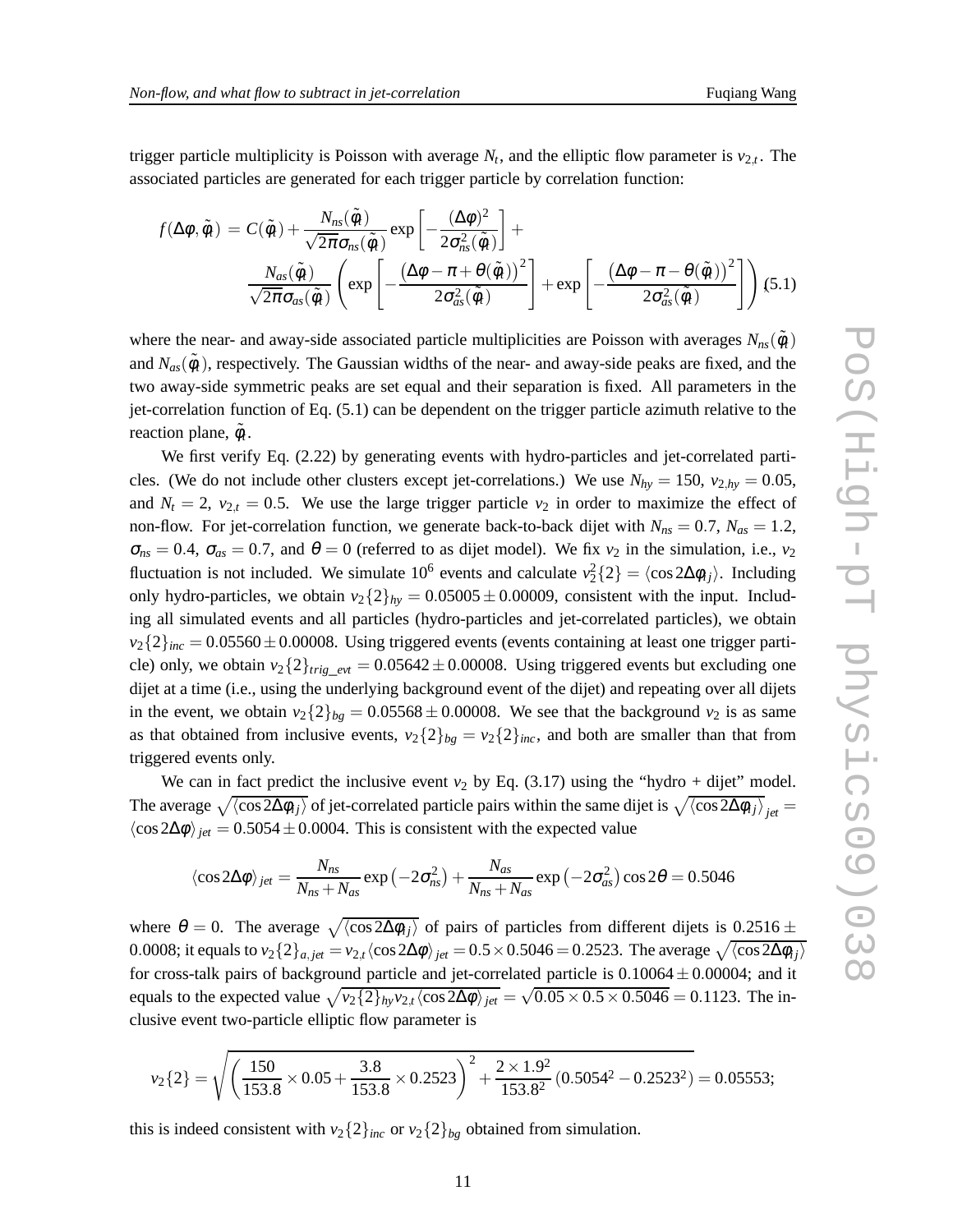We now verify Eq.  $(3.14)$  or  $(3.17)$  as the correct  $v<sub>2</sub>$  to be used for jet-correlation background subtraction. We generate Poisson distributed hydro-particles with average multiplicity  $N_{hy} = 150$ and fixed elliptic flow parameter  $v_{2,hy} = 0.05$ . We generate Poisson distributed trigger particles with average trigger particle multiplicity  $N_t = 2.0$ ; we use different jet-correlation functions (discussed below). We also include clusters that do not have trigger particles (referred to as minijet clusters); the particle multiplicity per minijet cluster is Poisson distributed with average  $N_a = 5$ , and the number of minijet clusters is fixed as  $N_{cl}$ ; we fix the cluster shape to be Gaussian with width  $\sigma_a = 0.5$ (and average angular spread  $\langle \cos 2\Delta \phi \rangle_{cl} = \exp(-2\sigma_a^2) = 0.6065$ ), and also fix the cluster elliptic flow parameter  $v_{2,cl} = 0.20$ . We simulate  $10^6$  events and form raw correlation functions normalized by the number of trigger particles. In order to extract the real background  $v_2$  from the simulations, we subtract the input jet-correlation function. If the jet-correlation function varies with the trigger particle angle relative to the reaction plane, the trigger multiplicity weighted average jet-correlation function is subtracted. We fit the resultant background function to  $B(1+2v_{2,t}v_{2,\text{fit}}\cos 2\Delta\phi)$  where *B* and  $v_{2,fit}$  are fit parameters. We treat the input  $v_{2,t}$  as known; we did not include any complication into  $v_{2,t}$ . We compare the fit  $v_{2,fit}$  to the calculated one by Eq. (3.14) or (3.17). We study several cases with different shapes for jet-correlation function, as well as varying values for some of the input parameters:

- (i) "hydro + dijet" model: we generate back-to-back dijets accompanying trigger particles, without other clusters. The calculated  $v_{2,bg}$  by Eq. (3.17) is  $v_{2,bg} = \frac{150}{153.8} \times 0.05 + \frac{2 \times 1.9}{153.8} \times 0.5 \times$  $0.5046 = 0.05500.$
- (ii) "hydro + minijet + dijet" model: we include minijet clusters in addition to (i). The calculated *v*<sub>2,*bg*</sub> by Eq. (3.17) is  $v_{2,bg} = \frac{150}{203.8} \times 0.05 + \frac{5 \times 10}{203.8} \times 0.2 \times 0.6065 + \frac{2 \times 1.9}{203.8} \times 0.5 \times 0.5046 =$ 0.07126.
- (iii) "hydro + minijet + near-side + away-side double-peak" model: we generate jet-correlated particles by correlation function with double-peak away-side to replicate the experimentally measured reaction-plane averaged dihadron correlation function [13, 14]. We used the same Gaussian parameters for the correlation peaks as in (i) but  $\theta = 1$ , thus  $\langle \cos 2\Delta\phi \rangle_{jet} = 0.1689$ . The calculated *v*<sub>2,*bg*</sub> by Eq. (3.17) is  $v_{2,bg} = \frac{150}{203.8} \times 0.05 + \frac{5 \times 10}{203.8} \times 0.2 \times 0.6065 + \frac{2 \times 1.9}{203.8} \times 0.5 \times$  $0.1689 = 0.06813.$
- (iv) "hydro + minijet + near-side + reaction-plane dependent away-side double-peak" model: we include reaction-plane dependent jet-correlation function similar to preliminary experimental data [11]. We have to use Eq. (3.14) to calculate  $v_{2,bg}$ , which gives  $v_{2,bg} = \frac{150}{203.5} \times 0.05 +$  $\frac{5 \times 10}{203.5} \times 0.2 \times 0.6065 + \frac{2 \times 1.74}{203.5} \times 0.1423 = 0.06910$ . Note that, in this simulation of reactionplane dependent jet-correlation signal, the number of jet-correlated particles is not 1.9, but rather 1.74. Also note that, due to the reaction-plane dependency of the jet-correlation signal, the elliptic anisotropy of jet-correlated particles cannot be factorized into the product of the trigger particle elliptic flow and the average angular spread of the jet-correlation signal as in Eq. 2.15, but has to be calculated by Eq. 2.13.

We list our comparison in Table 1. The fit  $v_{2,fit}$  is supposed to be the real background  $v_{2,bg}$ . The fit errors are due to statistical fluctuations in the simulation. As can be seen, the calculated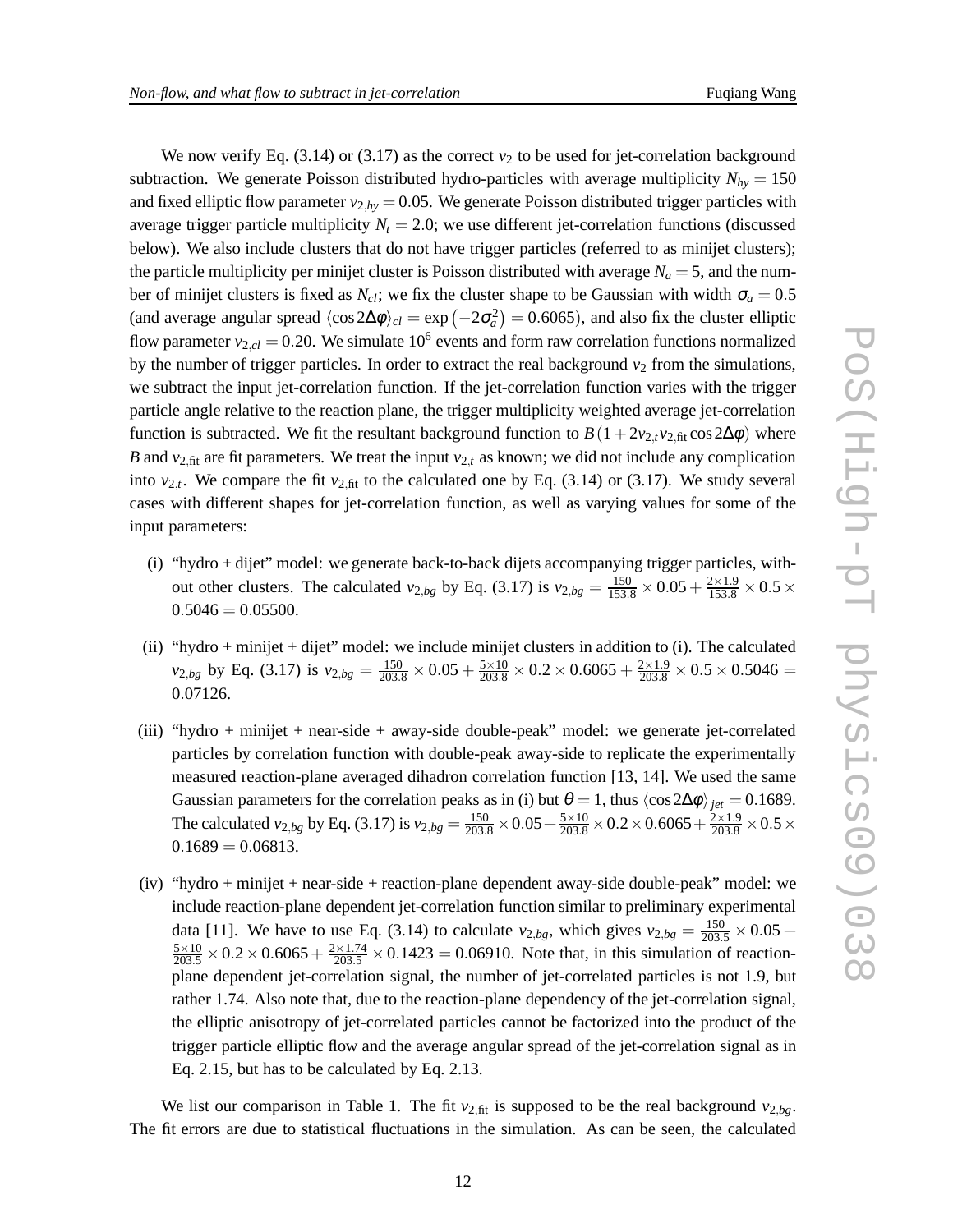**Table 1:** Monte Carlo verification of analytical results of elliptic flow parameter to be used in jet-correlation background. Hydro-particle multiplicity, trigger particle multiplicity, jet-correlated near- and away-side multiplicities, and particle multiplicity per minijet cluster are all generated with Poisson distributions, with averages *Nhy*, *N<sup>t</sup>* , *Nns*, *Nas*, and *Na*, respectively, while number of minijet clusters is fixed as *Ncl*. The jetcorrelation function is given by Eq. (5.1), with near- and away-side Gaussian width fixed to be  $\sigma_{ns} = 0.4$  and  $\sigma_{as} = 0.7$ , respectively. The minijet cluster Gaussian width is fixed to  $\sigma_a = 0.5$ . The elliptic flow parameters for hydro-particles, trigger particles, and clusters are *v*2,*hy*, *v*2,*<sup>t</sup>* , and *v*2,*cl*, respectively, and are fixed over all events without fluctuation. We use  $N_{hv} = 150$ ,  $N_t = 2$ ,  $N_a = 5$ ,  $v_{2,hy} = 0.05$ , and  $v_{2,cl} = 0.20$ . Four cases are studied; the parameters for the cases are, respectively, (i)  $N_{cl} = 0$ ,  $v_{2,t} = 0.5$ ,  $C = 0$ ,  $N_{ns} = 0.7$ ,  $N_{as} = 1.2$ ,  $\sigma_{ns} = 0.4$ ,  $\sigma_{as} = 0.7$ , and  $\theta = 0$ ; (ii)  $N_{cl} = 10$ ,  $v_{2,l} = 0.5$ ,  $C = 0$ ,  $N_{ns} = 0.7$ ,  $N_{as} = 1.2$ ,  $\sigma_{ns} = 0.4$ ,  $\sigma_{as} = 0.7$ , and  $\theta = 0$ ; (iii)  $N_{cl} = 10$ ,  $v_{2,t} = 0.5$ ,  $C = 0$ ,  $N_{ns} = 0.7$ ,  $N_{as} = 1.2$ ,  $\sigma_{ns} = 0.4$ ,  $\sigma_{as} = 0.7$ , and  $\theta = 1$ ; and (iv)  $N_{cl} = 10$ ,  $v_{2,t} = 0.1$ ,  $C = 0$ ,  $N_{ns} = 0.7$ ,  $N_{as} = 1.2$ ,  $\sigma_{ns} = 0.4$ ,  $\sigma_{as} = 0.7$ , and  $\theta = 1$ .

|                    | Case                               | $v_2\{2\}$ | $v_{2,fit}$ | Calculated $v_{2,bg}$ |
|--------------------|------------------------------------|------------|-------------|-----------------------|
| $\left( 1 \right)$ | $hydro + dijet$                    | 0.05557(8) | 0.05505(8)  | 0.05500               |
| (i)                | $hydro + minijet + dijet$          | 0.08465(6) | 0.07115(8)  | 0.07126               |
| (iii)              | $hydro + minijet + near-side +$    |            |             |                       |
|                    | away-side double-peak              | 0.08172(6) | 0.06815(8)  | 0.06813               |
| (iv)               | $hydro + minijet + near-side +$    |            |             |                       |
|                    | reaction-plane dependent away-side | 0.08279    | 0.06883(35) | 0.06910               |
|                    | $double-peak + clusters$           |            |             |                       |

 $v_{2,bg}$  reproduces the real background  $v_{2,bg}$  in every case. The  $v_{2,bg}$  values differ from the hydrobackground  $v_2$  due to contributions from cross-talks between cluster correlation and cluster flow. Also shown in Table 1 are the two-particle  $v_2\{2\}$  from all pairs in inclusive events. The  $v_2\{2\}$ values differ from *v*2,*bg* due to non-flow contributions between particles from the same dijet or the same cluster.

Figure 1(a) shows the raw correlation function for case (iii) and flow background using the calculated  $v_{2,bg}$  and normalized by ZYA1. Figure 1(b) shows the ZYA1-background subtracted jetcorrelation function, using the calculated  $v_{2,bg}$  by Eq. 3.14 for flow background. The backgroundsubtracted jet-correlation is compared to the input signal. As shown in Fig. 1(b), the shapes of the input signal and extracted signal are the same, which is not surprising because the calculated  $v_{2,bg}$ is the correct value to use in flow background subtraction. The roughly constant offset is due to ZYA1-normalization.

#### **6. How to "measure" jet-correlation background (reaction plane)**  $v_2$

Two-particle angular correlation is analyzed by STAR and is decomposed into two components [12]: one is the azimuth quadrupole,  $v_2$ {2*D*}, that is due to correlations of particles to a common source, the reaction plane; the other is minijet correlation that is due to angular correlation between particles from the same minijet or the same cluster. Properly decomposed, the azimuth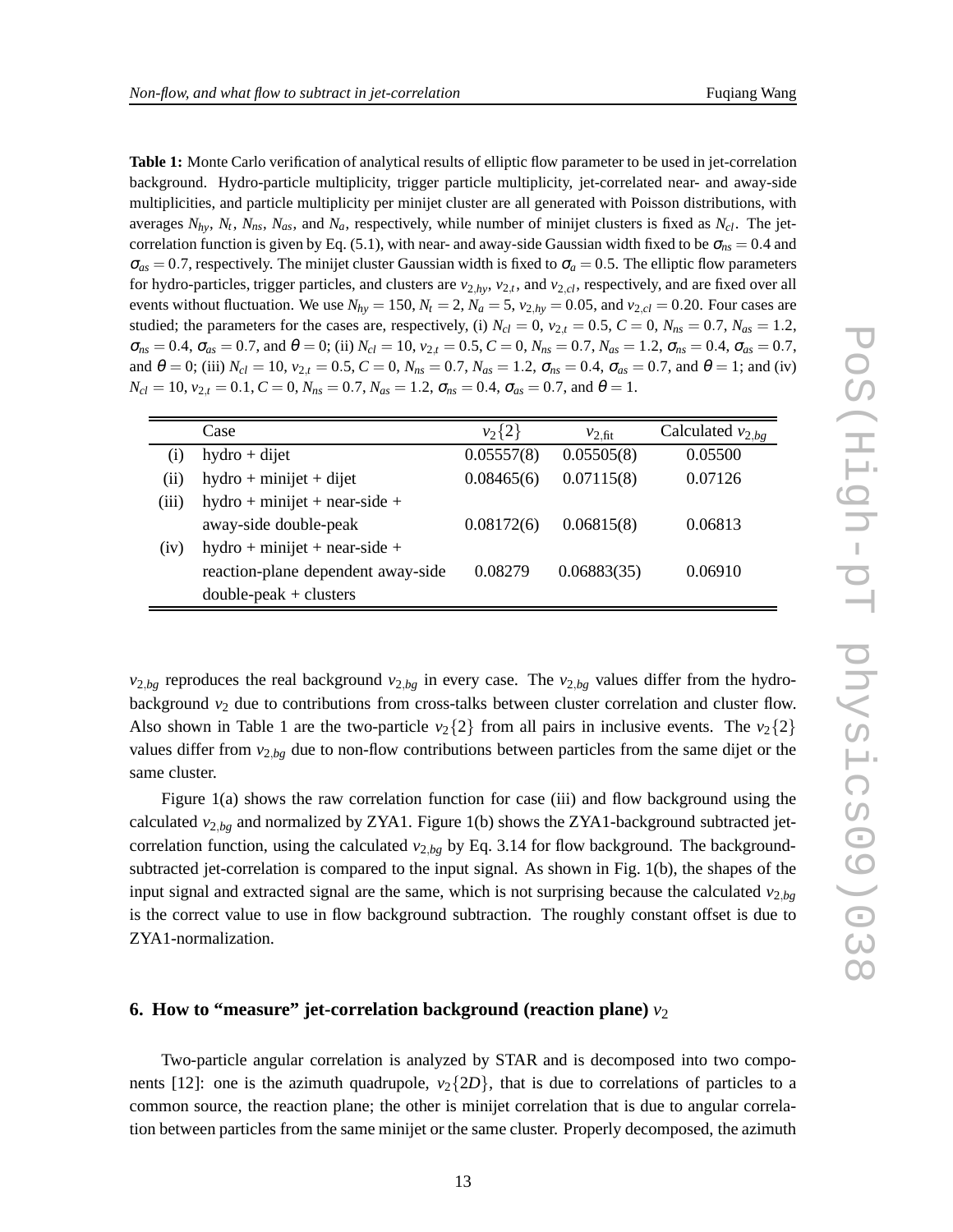

**Figure 1:** (Color online) (a) Simulated raw correlation from the "hydro + minijet + near-side + away-side double-peak" model, Case (iii) in Table 1. ZYA1-normalized flow-background using the calculted  $v_{2,bg}$  is shown as the red histogram. (b) Background-subtracted jet-correlation (black data points) compared to the input correlation signal (red histogram). The background uses the calculated *v*2,*bg* and is normalized to signal by ZYA1. The input signal shifted down by a constant is shown in the blue histogram. (c) As same as (b) except the subtracted background uses the decomposed  $v_2$ {2*D*}.

quadrupole should correspond to the first term in r.h.s. of Eq. (2.22),

$$
v_2\{2D\} = \frac{N_{hy}}{N_{bg}} v_2\{2\}_{hy} + \sum_{cl} \frac{N_{cl}N_a}{N_{bg}} v_2\{2\}_a.
$$
 (6.1)

This is identical to Eq.  $(3.14)$ . That is, the elliptic flow parameter from a proper 2D quadrupoleminijet decomposition is exactly what is needed for jet-correlation background calculation. Decomposition of minijet correlation and flow, assuming the functional form for minijet correlation, has been carried out by STAR as a function of centrality but including all *p<sup>T</sup>* [12]. One may restrict to narrow  $p_T$  windows to obtain  $v_2\{2D\}$  as a function of  $p_T$ , however, statistics can quickly run out with increasing *p<sup>T</sup>* because the 2D decomposition method requires particle pairs.

Figure 1(c) shows the ZYA1-background subtracted jet-correlation function, using the decomposed  $v_2$ {2*D*} from the simulation data for flow background. The background-subtracted jetcorrelation is compared to the input signal. The shapes of the input signal and the extracted signal are the same, which demonstrates that the decomposed  $v_2$ {2*D*} is close to the input elliptic flow value. Again, the roughly constant offset is due to ZYA1-normalization.

One natural question to ask is why not to decompose jet-correlation and jet-background directly from high- $p<sub>T</sub>$  triggered correlation function. One obvious reason is that jet-correlation shape is unknown a priori, thus one cannot simply fit triggered correlation to a given functional form. However, even when the functional form of jet-correlation signal is known, as is the case in our simulation, we found that the decomposed jet-correlation signal shape deviates significantly from the input one. This is because the jet-correlation signal is not orthogonal to flow background, but rather entangled, both with near- and away-side peaks, and hence one can get false minimum  $\chi^2$  in decomposing the two components with limited statistics.

#### **7. Implications and Summary**

In experimental analysis,  $v_2$  values from various methods have been used for jet-correlation background. STAR used the average of the reaction plane  $v_2$ { $RP$ } and the four-particle  $v_2$ {4} and used the range between them (or between  $v_2\{2\}$  and  $v_2\{4\}$ ) as systematic uncertainties [15, 9].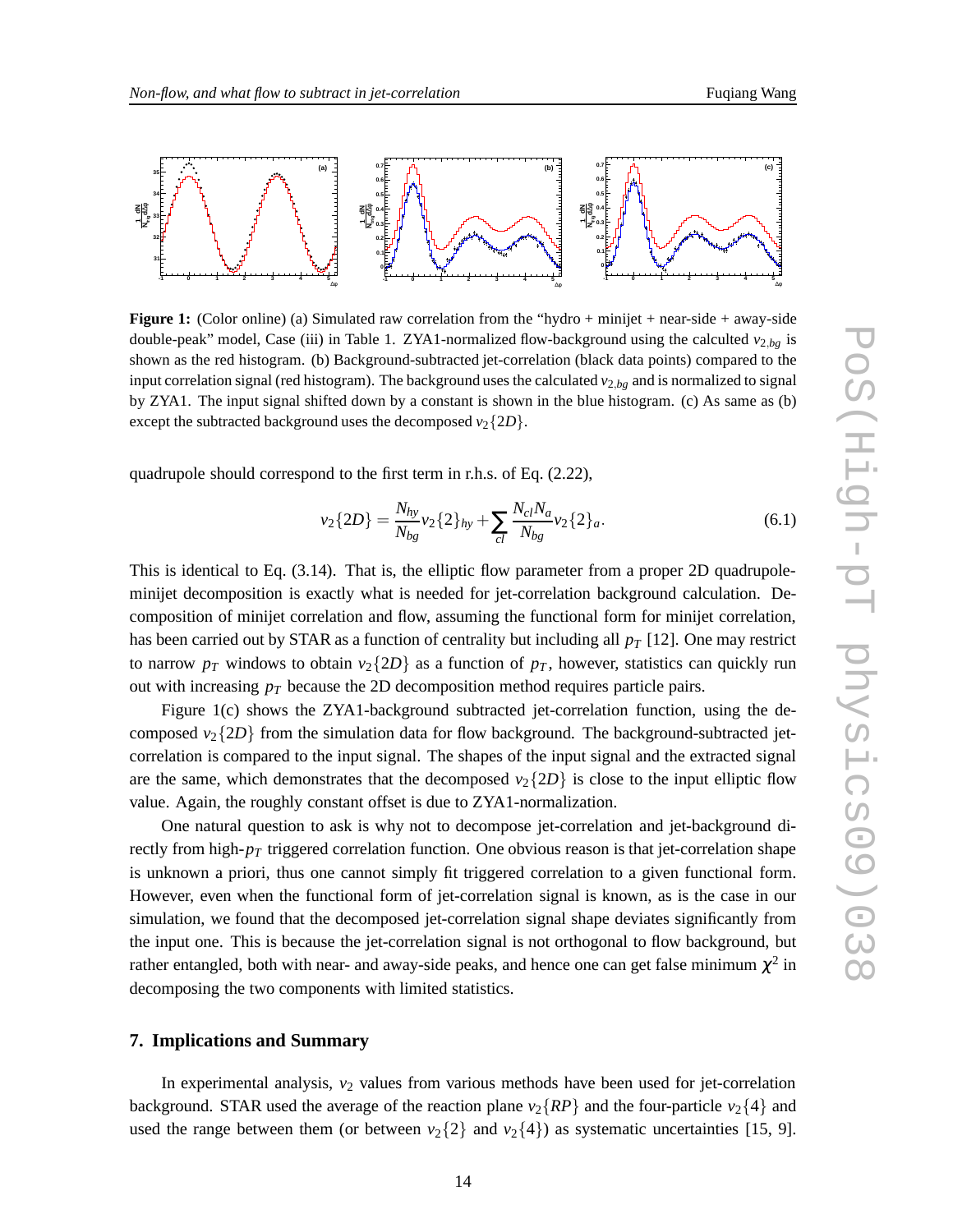The reaction plane  $v_2$ { $RP$ } and the two-particle  $v_2$ {2} contain significant non-flow contributions, while the non-flow contributions are significantly reduced in the four particle  $v_2\{4\}$ . On the other hand, any  $v_2$  fluctuation reduces  $v_2\{4\}$ . The recently measured  $v_2\{2D\}$  magnitudes from STAR are similar to the  $v_2$ {4} results, suggesting that the used  $v_2$  values for background calculation are too large, by about  $1\sigma$  systematic uncertainty. PHENIX used  $v_2$  results from the reaction plane method where the reaction plane is determined by particles several units of pseudo-rapidity away from particles used in jet-correlation analysis. Some but not all non-flow is removed; the remaining non-flow may be dominated by the long range  $\Delta \eta$  correlation (ridge) observed in non-peripheral heavy-ion collisions [15, 16, 17]. Thus the  $v_2$  values used by PHENIX for background calculation are also too large.

In summary, we have derived an analytical form for jet-correlation flow-background in a cluster approach. We argue that the elliptic flow  $v_2$  parameter to be used in jet-correlation background is that from two-particle method excluding non-flow correlation unrelated to the reaction plane, but including cross-terms between cluster correlation and cluster flow. We verify our result by Monte Carlo simulation for various jet-correlation signal shapes as well as varying other input parameters to the simulation. We demonstrate that the  $v_2$  parameter to use in jet-correlation flow background is as same as the  $v_2$ {2*D*} from a proper 2D quadrupole-minijet decomposition of two-particle angular correlation. However, we note that 2D quadrupole-minijet decomposition requires a model for minijet correlation shape, which gives rise to systematic uncertainty on the extracted  $v_2$ {2*D*}.

#### **8. Acknowledgment**

F.W. thanks Dr. Jan Rak for invitation to the stimulating workshop. This work was supported by U.S. Department of Energy under Grant DE-FG02-88ER40412.

# **References**

- [1] J. Adams *et al.* (STAR Collaboration), Nucl. Phys.**A757**, 102 (2005).
- [2] K. Adcox *et al.* (PHENIX Collaboration), Nucl. Phys. **A757** 184 (2005).
- [3] For example, C. Adler *et al.* (STAR Collaboration), Phys. Rev. C **66**, 034904 (2002).
- [4] J. Adams *et al.* (STAR Collaboration), Phys. Rev. C **72**, 014904 (2005).
- [5] A. M. Poskanzer and S. A. Voloshin, Phys. Rev. C **58**, 1671 (1998).
- [6] S. A. Voloshin, A. M. Poskanzer, and R. Snellings, arXiv:0809.2949 (2008).
- [7] Q. Wang and F. Wang, arXiv:0812.1176 (2008).
- [8] Q. Wang and F. Wang, arXiv:0901.0703 (2009).
- [9] B. I. Abelev *et al.* (STAR Collaboration), Phys. Rev. Lett. **102**, 052302 (2009).
- [10] J.G. Ulery and F. Wang, Nucl. Instrum. Meth. **A595**, 502 (2008).
- [11] A. Feng (STAR Collaboration), J. Phys. G **35**, 104082 (2008).
- [12] M. Daugherity (STAR Collaboration), J. Phys. G **35**, 104090 (2008).
- [13] M. J. Horner (STAR Collaboration), J. Phys. G **34**, S995 (2007).